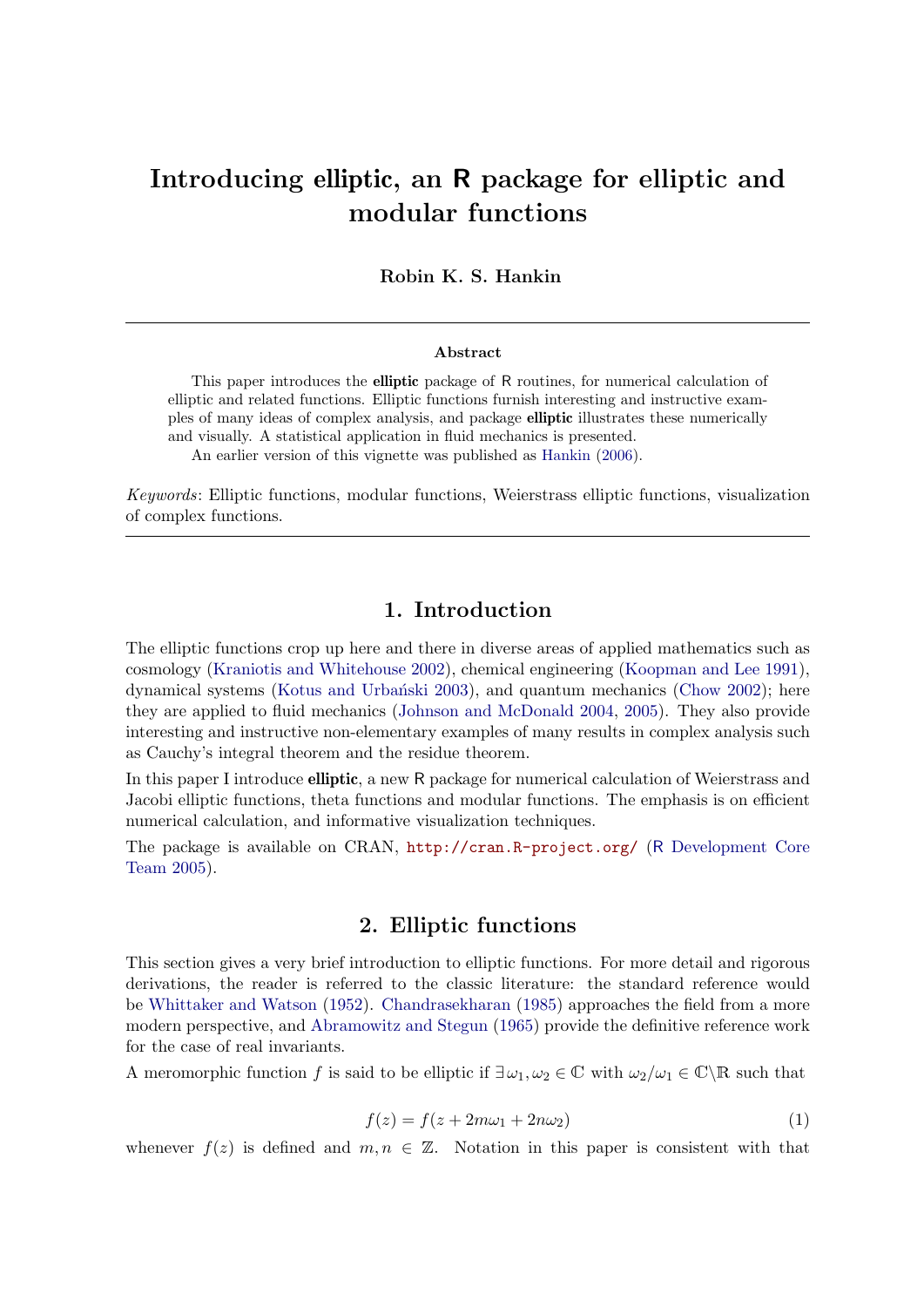#### 2 Elliptic functions with R

of [Abramowitz and Stegun](#page-21-1) [\(1965\)](#page-21-1);  $\omega_1$  and  $\omega_2$  are called the *half periods*. In 1862, Weierstrass introduced his  $\wp$  function which is defined as

<span id="page-1-1"></span>
$$
\wp(z) = \frac{1}{z^2} + \sum_{\substack{m,n \in \mathbb{Z} \\ m,n \neq 0}} \left\{ \frac{1}{(z - 2m\omega_1 - 2n\omega_2)^2} - \frac{1}{(2m\omega_1 + 2n\omega_2)^2} \right\}.
$$
 (2)

The  $\wp$  function is, in a well defined sense, the simplest nontrivial elliptic function [\(Whittaker](#page-22-8) [and Watson 1952\)](#page-22-8). Given this, we have a Laurent expansion of the form

$$
\wp(z) - z^{-2} = \frac{1}{20} g_2 z^2 + \frac{1}{28} g_3 z^4 + O(z^6)
$$
\n(3)

with

$$
g_2 = 60 \sum^{\prime} \frac{1}{\left(2m\omega_1 + 2n\omega_2\right)^4}, \qquad g_3 = 140 \sum^{\prime} \frac{1}{\left(2m\omega_1 + 2n\omega_2\right)^6},\tag{4}
$$

where a prime indicates summation over  $\mathbb{Z}^2$  excluding  $(m, n) = (0, 0)$ . For reasons to be made clear in section [4.1.1,](#page-4-0)  $g_2$  and  $g_3$  are known as the *invariants*. Other equivalent forms for  $\wp$ include its differential equation

$$
\left(\frac{d\wp}{dz}\right)^2 = 4\wp^3 - g_2\wp - g_3\tag{5}
$$

and the relation

$$
z = \int_{t=w}^{\infty} \frac{dt}{\sqrt{4t^3 - g_2t - g_3}}
$$
(6)

which is equivalent to  $w = \wp(z)$ .

Related functions include the zeta function  $\zeta(z)$ , defined by

<span id="page-1-3"></span>
$$
\frac{d\zeta(z)}{dz} = -\wp(z) \tag{7}
$$

and the sigma function  $\sigma(z)$ , defined by

<span id="page-1-2"></span>
$$
\frac{d \log \sigma(z)}{dz} = \zeta(z), \qquad \lim_{z \to 0} \left[ \frac{\sigma(z)}{z} \right] = 1 \tag{8}
$$

(neither  $\sigma(z)$  nor  $\zeta(z)$  is elliptic). It may be shown that  $\zeta(z)$  is analytic except for points on the lattice of periods, at which it has simple poles with residue 1. One classic result is due to Legendre: if  $\omega_1, \omega_2$  $\omega_1, \omega_2$  $\omega_1, \omega_2$  is a pair of basic periods<sup>1</sup>, with  $\text{Im}(\omega_2/\omega_1) > 0$ , then

$$
\eta_1 \omega_2 - \eta_2 \omega_1 = \pi i \tag{9}
$$

where  $\eta_1 = \zeta(\omega_1)$  and  $\eta_2 = \zeta(\omega_2)$ .

<span id="page-1-0"></span><sup>&</sup>lt;sup>1</sup>A pair of basic periods is one that generates the period lattice. Basic periods are not unique as many pairs of periods may generate the same lattice. However, there is one pair of basic periods, the fundamental periods that are, in a well-defined sense, optimal [\(Chandrasekharan 1985\)](#page-21-0).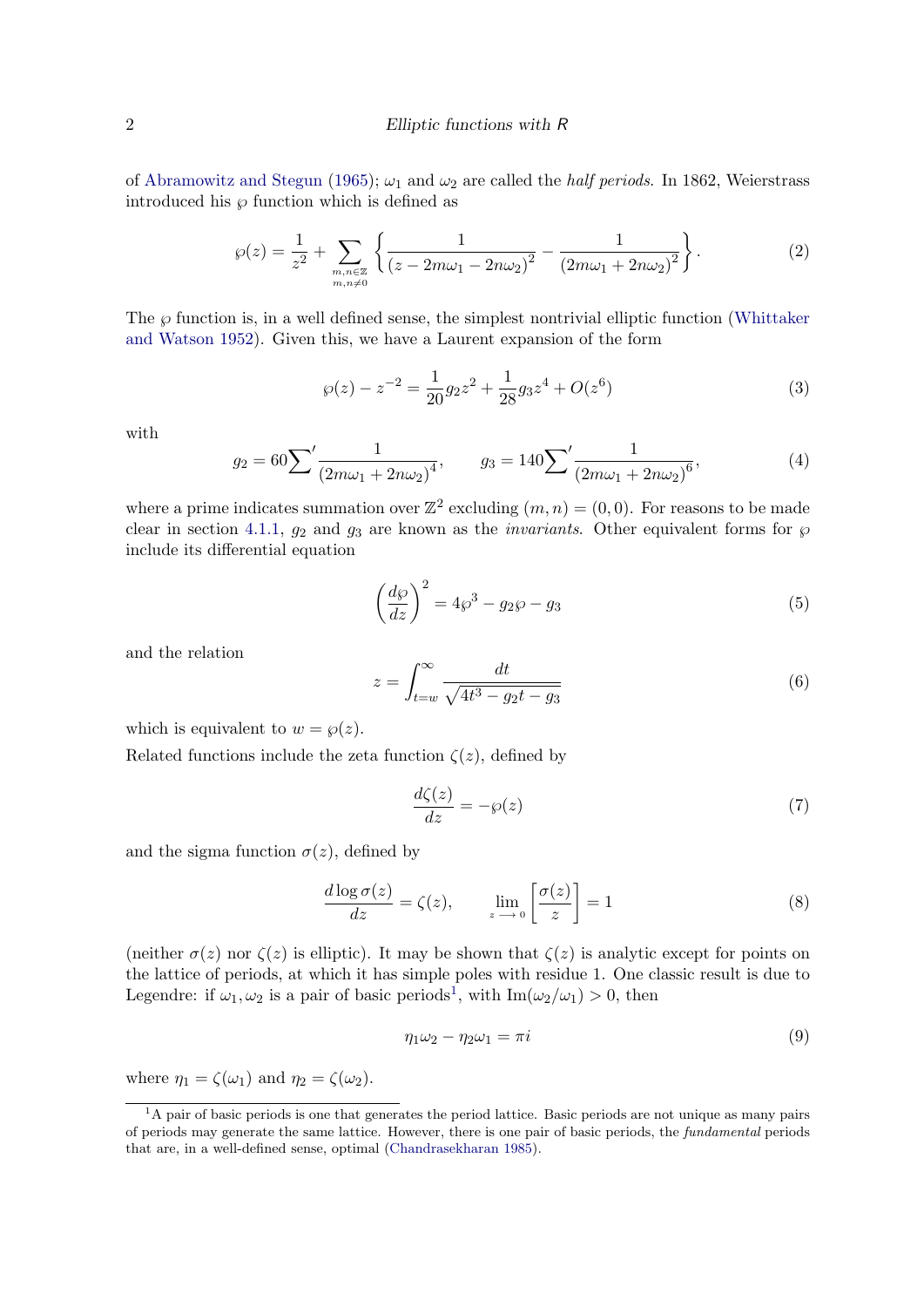#### 2.1. Jacobian elliptic functions

Jacobi approached the description of elliptic functions from a different perspective [\(Weisstein](#page-22-9) [2005\)](#page-22-9). Given  $m = k^2$  and  $m_1$  with  $m + m_1 = 1$ , Jacobi showed that if

$$
u = \int_{t=0}^{\phi} \frac{dt}{\sqrt{(1 - t^2)(1 - mt^2)}}
$$

the functions  $\mathrm{sn}(u, k)$ ,  $\mathrm{cn}(u, k)$  and  $\mathrm{dn}(u, k)$  defined by

<span id="page-2-0"></span>
$$
\operatorname{sn} u = \sin \phi, \qquad \operatorname{cn} u = \cos \phi, \qquad \operatorname{dn} u = \sqrt{1 - k^2 \sin^2 \phi} \tag{10}
$$

are elliptic with periods

$$
K = \int_{\theta=0}^{\pi/2} \frac{d\theta}{\sqrt{1 - m \sin^2 \theta}}
$$
(11)

and

$$
iK' = i \int_{\theta=0}^{\pi/2} \frac{d\theta}{\sqrt{1 - m_1 \sin^2 \theta}}.
$$
\n(12)

The Jacobian elliptic functions are encountered in a variety of contexts and bear a simple analytical relation with the Weierstrass  $\wp$  function.

## 3. Numerical evaluation and Jacobi's theta functions

Although equation [2](#page-1-1) is absolutely convergent, it converges too slowly to be of use in practical work, and an alternative definition is needed.

Jacobi presented his four theta functions in 1829 and, although they have interesting properties in their own right, here they are used to provide efficient numerical methods for calculation of the elliptic functions above. They are defined as follows:

$$
\theta_1(z,q) = 2q^{1/4} \sum_{n=0}^{\infty} (-1)^n q^{n(n+1)} \sin(2n+1)z \tag{13}
$$

$$
\theta_2(z,q) = 2q^{1/4} \sum_{n=0}^{\infty} q^{n(n+1)} \cos(2n+1)z \tag{14}
$$

$$
\theta_3(z,q) = 1 + 2 \sum_{n=1}^{\infty} q^{n^2} \cos 2nz \tag{15}
$$

$$
\theta_4(z,q) = 1 + 2 \sum_{n=1}^{\infty} (-1)^n q^{n^2} \cos 2nz \tag{16}
$$

It may be seen that, provided  $|q| < 1$ , the series converges for all  $z \in \mathbb{C}$ . Indeed, the convergence is very rapid: the number of correct significant figures goes as the square of the number of terms. It should be noted that there are different notations in use, both for the four function names, and for the independent variables.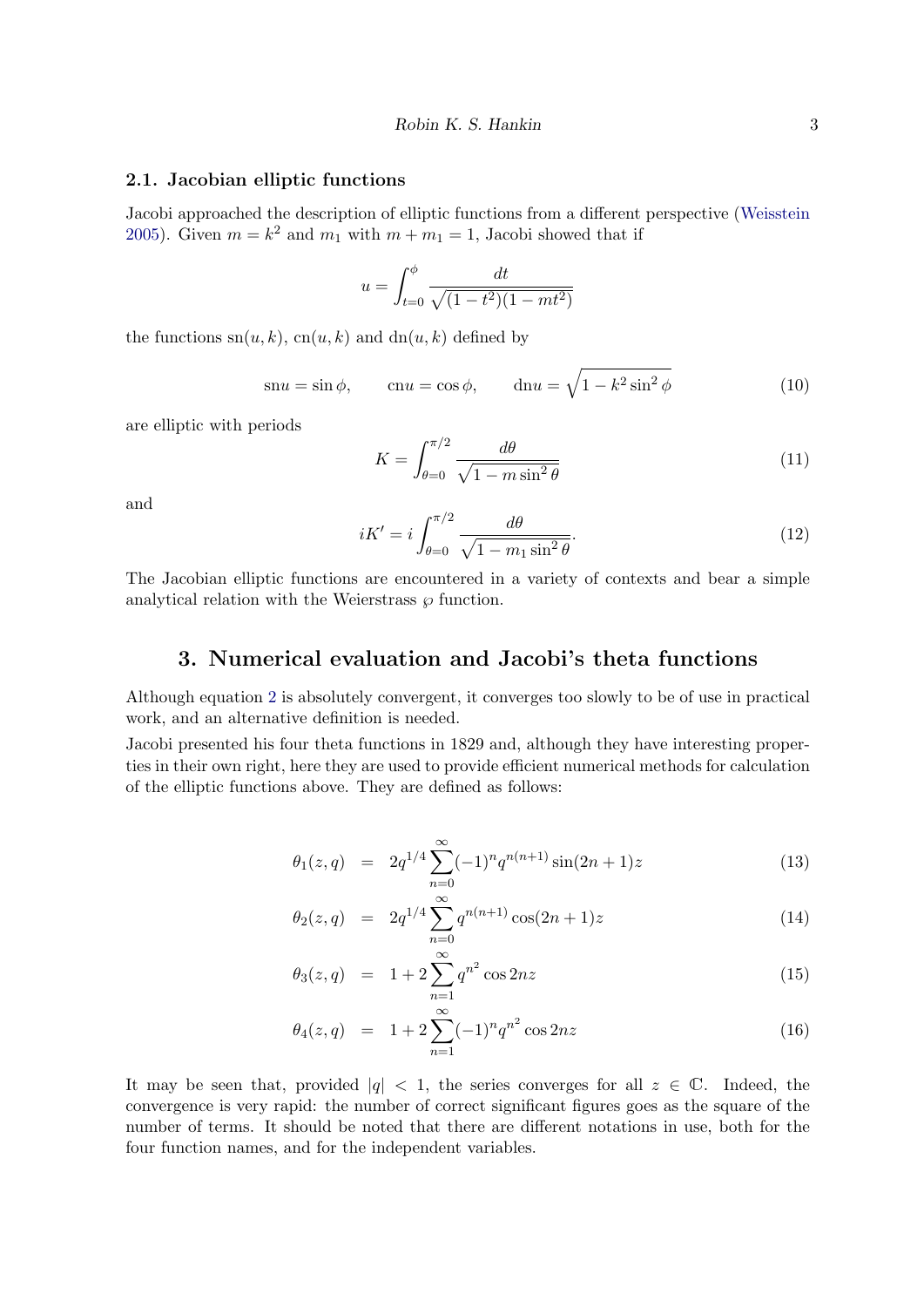All the functions described in section [2](#page-0-0) may be expressed in terms of the theta functions. This is the default method in **elliptic**, although alternative algorithms are implemented where possible to provide a numerical and notational check.

For example, Weierstrass's  $\varphi$  function is given by

<span id="page-3-1"></span>
$$
\wp(z) = \frac{\pi^2}{4\omega_1^2} \left( \frac{\theta_1'(0, q)\theta_2(v, q)}{\theta_2(0, q)\theta_1(v, q)} \right)^2 \tag{17}
$$

where  $q = e^{i\omega_2/\omega_1}$ ; the other functions have similar theta function definitions.

## 4. Package elliptic in use

This section shows elliptic being used in a variety of contexts. First, a number of numerical verifications of the code are presented; then, elliptic and related functions are visualized using the function  $view()$ ; and finally, the package is used to calculate flows occurring in an oceanographic context.

The primary function in package elliptic is  $P()$ : this calculates the Weierstrass  $\wp$  function, and may take named arguments that specify either the invariants g or half periods Omega:

```
> z \leftarrow 1.9 + 1.8i> P(z, g=c(1, 1i))[1] -0.550851-2.404205i
\geq P(z,0mega=c(1,1i))
```
[1] -12.01771-15.97636i

#### 4.1. Numerical verification

Work in the field of elliptic functions is very liable to mistakes<sup>[2](#page-3-0)</sup>, and package elliptic includes a number of numerical checks to guard against notational inexactitude. These checks generally use the convenient (trivial) function maxdiff() that shows the maximum absolute difference between its two arguments:

$$
> \text{maxdiff} \leftarrow function(x, y) \{ \text{max}(\text{abs}(x-y)) \}
$$

For example, we may compare the output of  $P($ ), which uses equation [17,](#page-3-1) against the straightforward Laurent expansion, used by P.laurent():

 $> g \leftarrow c(3, 2+4i)$  $> z$  <- seq(from=1,to=0.4+1i,len=34)

>  $maxdiff(P(z,g), P.$ laurent $(z,g)$ )

<span id="page-3-0"></span><sup>2</sup>[Abramowitz and Stegun](#page-21-1) [\(1965\)](#page-21-1) state that there is a "bewildering" variety of notations in use; the situation has become more confusing in the intervening 40 years.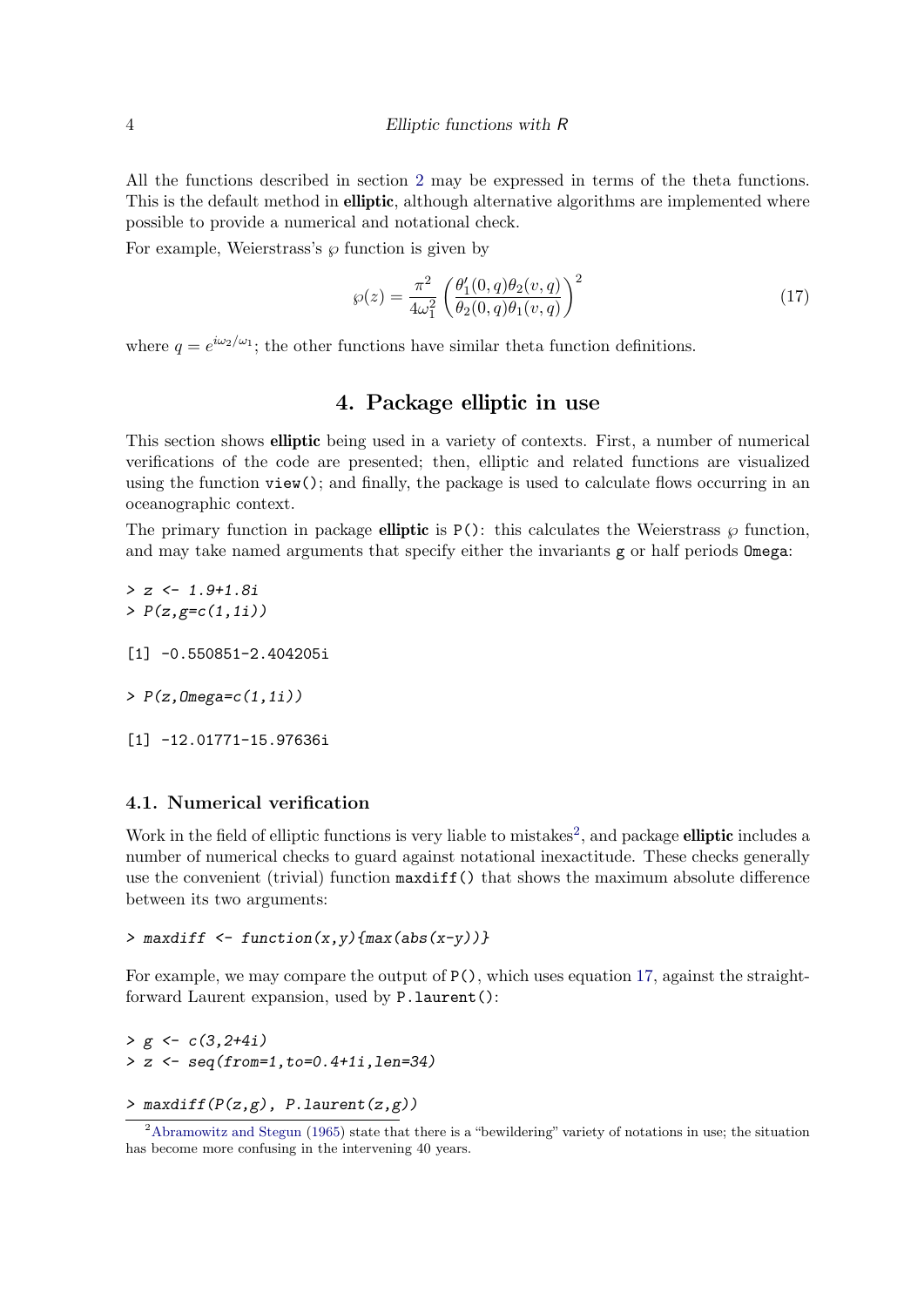#### [1] 2.673771e-15

showing reasonable agreement; note that function P() uses the conceptually distinct theta function formula of equation [17.](#page-3-1) Package **elliptic** includes a large number of such numerical verification tests in the test suite provided in the package, but perhaps more germane is the inclusion of named identities appearing in [Abramowitz and Stegun](#page-21-1) [\(1965\)](#page-21-1). For example, consider function e18.10.9(), named for the equation number of the identity appearing on page 650. This function returns the difference between the (algebraically identical) left and right hand side of three grouped identities:

$$
12\omega_1^2 e_1 = \pi^2 \left[ \theta_3^4(0, q) + \theta_4^4(0, q) \right]
$$
  
\n
$$
12\omega_1^2 e_2 = \pi^2 \left[ \theta_2^4(0, q) - \theta_4^4(0, q) \right]
$$
  
\n
$$
12\omega_1^2 e_3 = -\pi^2 \left[ \theta_3^4(0, q) + \theta_4^4(0, q) \right]
$$
\n(18)

where  $q = e^{-\pi K'/K}$ . From the manpage:

```
> abs(e18.10.9(parameters(g=g)))
```
#### [1] 2.133969e-14 1.208053e-14 9.565974e-15

again showing reasonably accurate numerical results, but perhaps more importantly explicitly verifying that the notational scheme used is internally consistent.

Although the examples above use the invariants g2 and g3 to define the elliptic function and its periods, sometimes the fundamental periods are known and the invariants are desired. This is done by function g.fun(), which takes the fundamental periods as arguments and returns the two invariants  $g_2$  and  $g_3$ . Observe that there are many pairs of basic periods that generate the same lattice—see figure [1—](#page-5-0)but it usual to specify the unique *fundamental periods* as this pair usually has desirable numerical convergence properties.

#### <span id="page-4-0"></span>Unimodularity

Many functions of the package are *unimodular*. The invariants  $g_2$  and  $g_3$  are defined in terms of a pair of basic periods  $\omega_1$  and  $\omega_2$ . However, any pair of basic periods should have the same invariants, because any pair of basic periods will define the same elliptic function (hence the name). Basic period pairs are related by a unimodular transformation: if  $\omega_1, \omega_2$  and  $\tilde{\omega}_1, \tilde{\omega}_2$ are two pairs of basic periods then there exist integers  $a, b, c, d$  with  $ad - bc = 1$  and

$$
\left(\begin{array}{cc} a & b \\ c & d \end{array}\right)\left(\begin{array}{c} \omega_1 \\ \omega_2 \end{array}\right)=\left(\begin{array}{c} \tilde{\omega}_1 \\ \tilde{\omega}_2 \end{array}\right)
$$

Formally, a unimodular function  $f(\cdot, \cdot)$  is one with arity 2—it is conventional to write  $f(\mathbf{v}) =$  $f(a, b)$ —and for which

$$
f(\mathbf{v}) = f(\mathbf{M}\mathbf{v})\tag{19}
$$

where M is unimodular: that is, an integer matrix with a determinant of unity. In this context, unimodular matrices (and the transformations they define) are interesting because any two pairs of basic periods are related by a unimodular transformation.

The package includes functions that generate unimodular matrices. The underlying function is congruence(), which generates  $2 \times 2$  integer matrices with a determinant of 1, given the first row. For example: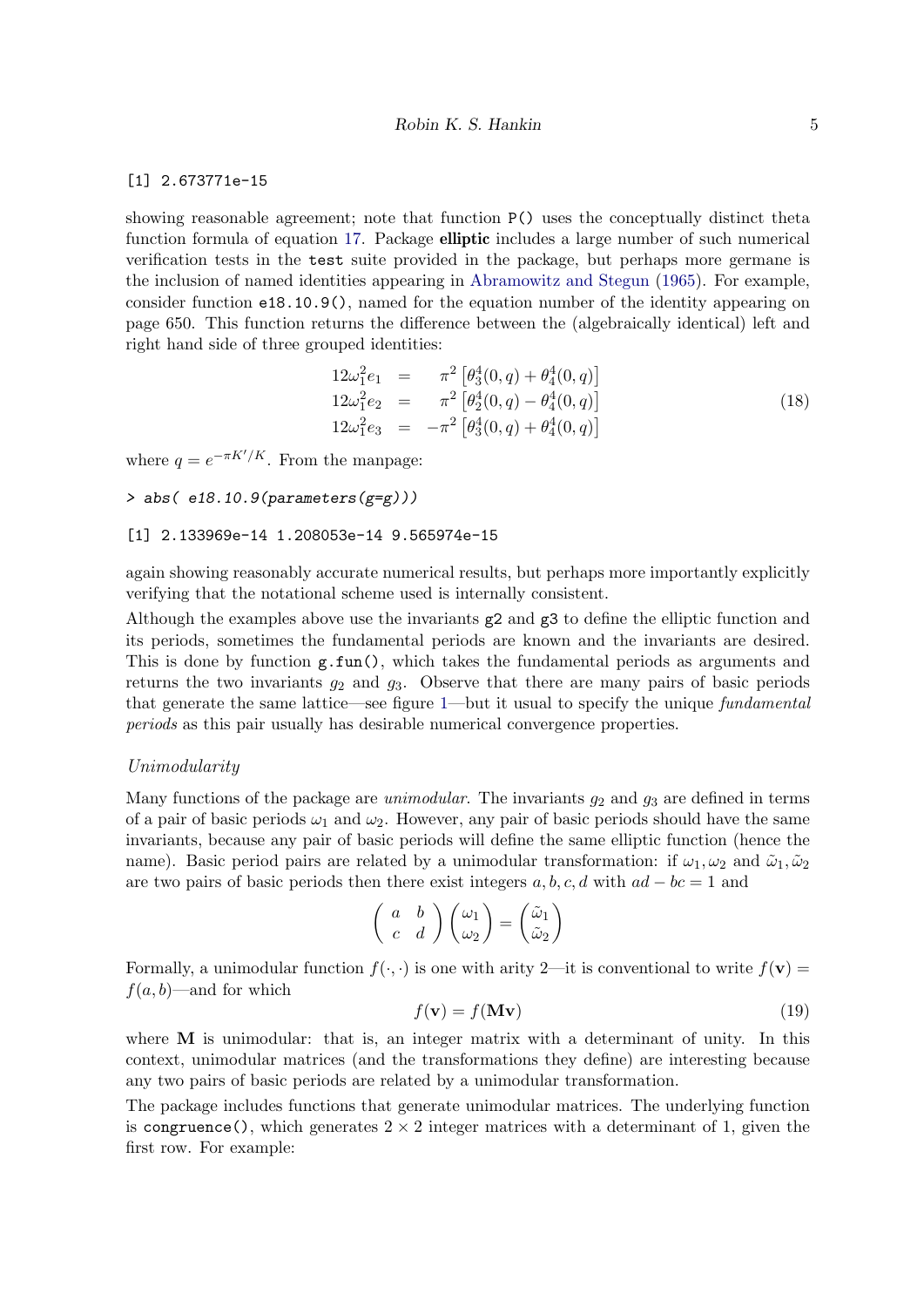

Re(z)

<span id="page-5-0"></span>Figure 1: The lattice generated by  $\wp(z; 1+i, 2-3i)$ ; fundamental period parallelogram shown in light gray and a basic period parallelogram shown in darker gray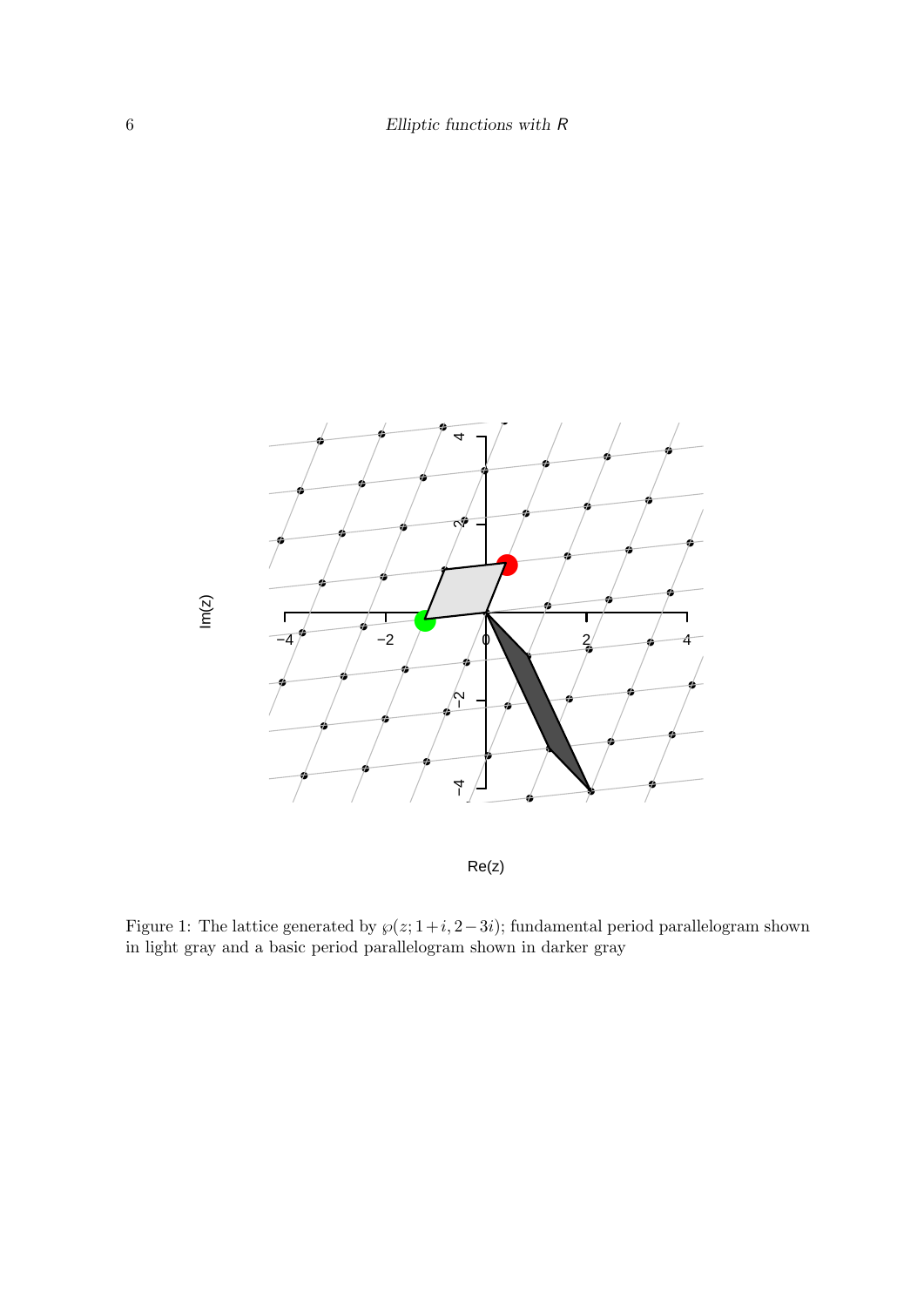$> M \leftarrow congruence(c(4,9))$  $[,1]$   $[,2]$  $[1,] 4 9$ [2,] 3 7

(observe that the determinant of  $M$  is unity) and thus we may verify the unimodularity of, for example, g.fun() by evaluating the invariants for a pair of fundamental periods, and comparing this with the invariants calculated for a pair of basic periods that are related to the fundamental periods by a unimodular transformation (here  $M$ ). In R idiom:

 $> 0 \leq c(1, 1i)$ 

> maxdiff(g.fun(o), g.fun(M %\*% o,maxiter=800))

[1] 1.452527e-13

showing that the invariants for period pair  $o = (1, i)^T$  are almost identical to those for period pair  $o' = \mathbf{M}o = (4 + 9i, 3 + 7i)^T$ . Observe that the latter evaluation requires many more iterations for accurate numerical evaluation: this behaviour is typically encountered when considering periods whose ratio is close to the real axis.

In addition, function unimodular() generates unimodular matrices systematically, and function unimodularity() checks for a function's being unimodular.

#### Contour integration and the residue theorem

As noted in section [2,](#page-1-2) the zeta function  $\zeta(z)$  possesses a simple pole of residue 1 at the origin. The residue theorem would imply that

$$
\oint \zeta(z) \, dz = 2\pi i
$$

when the contour is taken round a path that encircles the origin but no other poles. This may be verified numerically using **elliptic**'s myintegrate suite of functions, which generalize the stats package's integrate() function to the complex plane. Here, function integrate.contour() is used to integrate round the unit circle. This function takes three arguments: first, the function to be integrated; second, a function that describes the contour to be integrated along; and third, a function that describes the derivative of the contour. We may now integrate over a closed loop, using arguments u and udash which specify a contour following the unit circle:

> jj <- integrate.contour(Zeta,u,udash)

```
> maxdiff(jj, 2*pi*1i)
```

$$
[1] \ \ 2.775558e-16
$$

showing reasonable numerical accuracy. Compare Weierstrass's  $\wp$  function, which has a second order pole at the origin: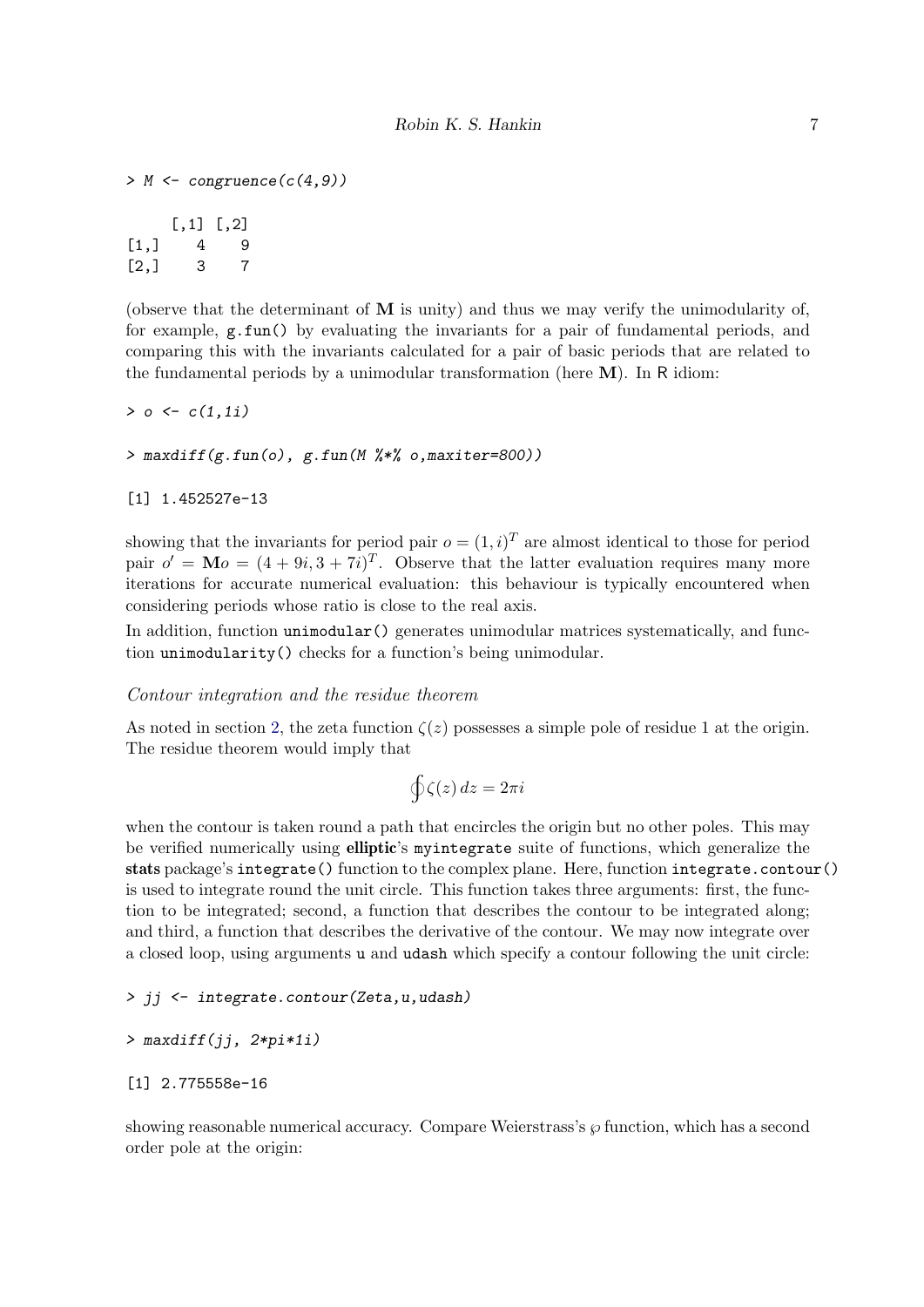```
> abs(integrate.contour(WeierstrassP,u,udash))
```
[1] 9.155134e-16

### The PARI system

Perhaps the most convincing evidence for numerical accuracy and consistency of notation in the software presented here is provided by comparison of the package's results with that of PARI [\(Batut](#page-21-2) *et al.* [2000\)](#page-21-2). The PARI system is an open-source project aimed at number theorists, with an emphasis on pure mathematics; it includes some elliptic function capability. Function P.pari() of package elliptic calls the pari system directly to evaluate elliptic functions from within an R session, enabling quick verification:

```
> omega \leq c(1,1i)
```

```
> z <- seq(from=pi,to=pi*1i,len=10)
```

```
> maxdiff(P.pari(z,Omega=omega), P(z,params=parameters(Omega=omega)))
```

```
[1] 2.760239e-14
```
again showing reasonable agreement, this time between two independent computational systems.

### 4.2. Visualization of complex functions

In the following, a Weierstrass elliptic function with invariants of  $1 + i$  and  $2 - 3i$  will be considered. The half periods  $\omega_1, \omega_2$  are first evaluated:

> jj.omega <- half.periods(g=c(1+1i,2-3i))

and these may be visualized by using  $l$  at plot(), as in figure [1.](#page-5-0) Figure [2](#page-8-0) shows the real part of such a function, shown over part of the complex plane, and figure [3](#page-9-0) shows the same function using the view() function.

The  $\sigma$  function with the same invariants is visualized in figure [4,](#page-10-0) showing that its zeros lie on the same lattice as figure [1.](#page-5-0)

Figure [5](#page-11-0) shows the zeta function, and figure [6](#page-12-0) shows Jacobi's "sn" function.

### 4.3. Potential flow

One application of complex analysis is to fluid dynamics. In particular, potential flow (steady, two-dimensional, inviscid, incompressible) may be studied with the aid of analytic complex functions. Here I show how the elliptic functions discussed in this paper may be used to simulate potential flow in a rectangular domain.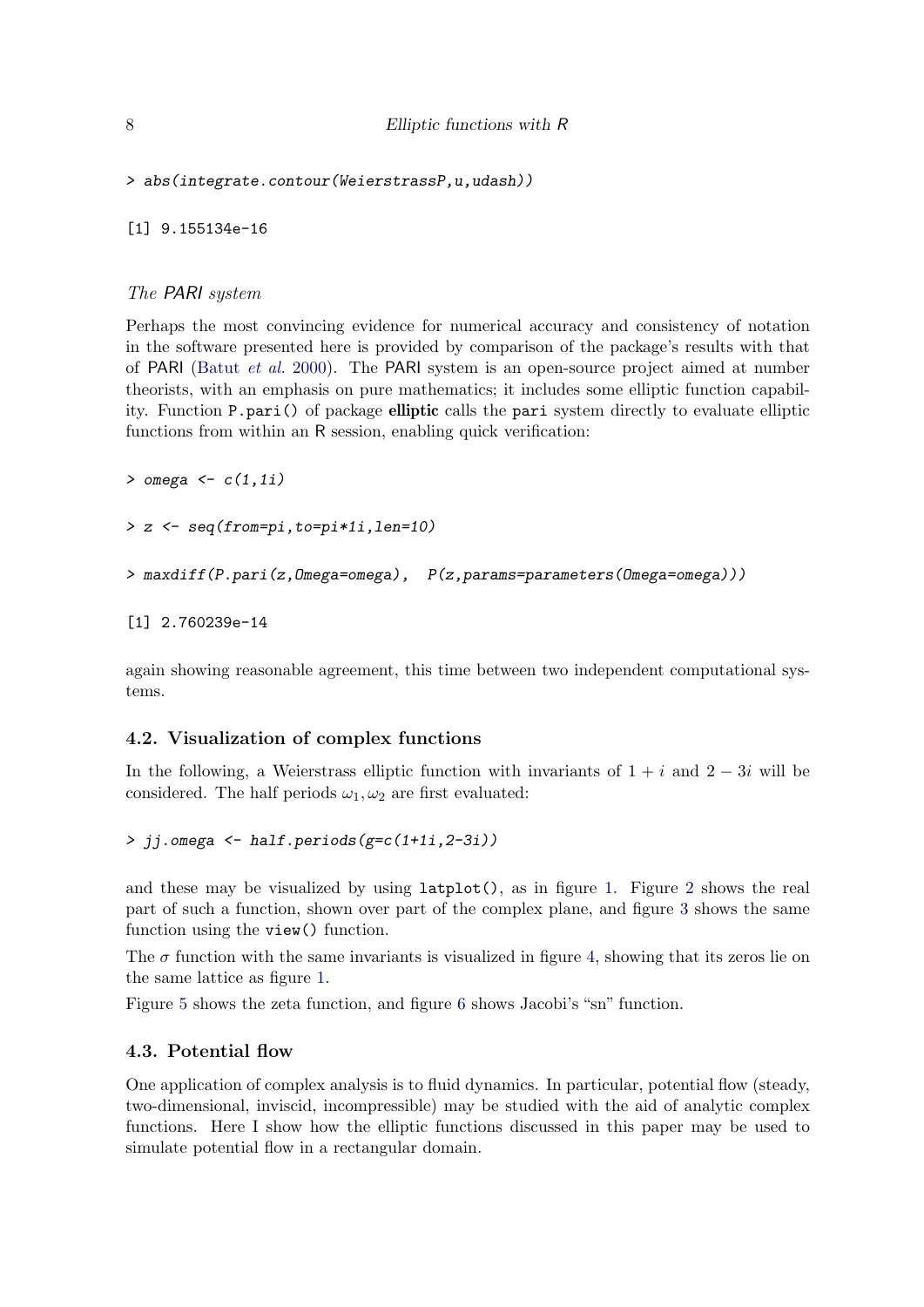

<span id="page-8-0"></span>Figure 2: Real part of  $\wp(z, 1, 1 + 2i)$ . Note the second order poles at each lattice point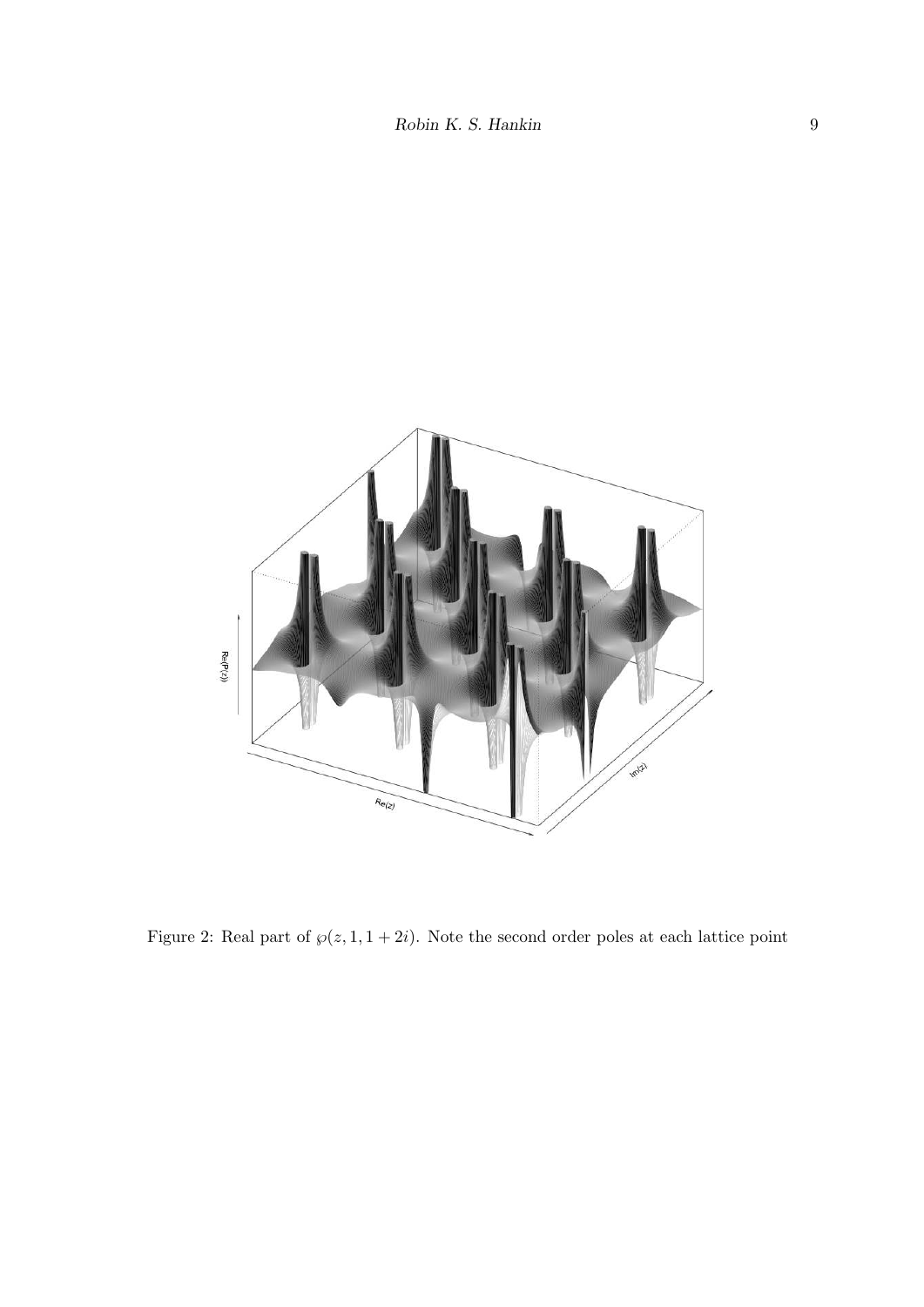

<span id="page-9-0"></span>Figure 3: Visualization of  $\wp(z, 1, 1+2i)$  using the scheme of [Thaller](#page-22-10) [\(1998\)](#page-22-10): white corresponds to a pole, black to a zero, and full saturation to  $|\wp(z)| = 1$ . The poles of  $\wp(z)$  occur on a regular lattice, and the zeros on two shifted lattices. Note how each of the poles is surrounded by two cycles of hue, indicating that they are of second order; and each of the zeros is surrounded by one cycle of hue, indicating that they are simple roots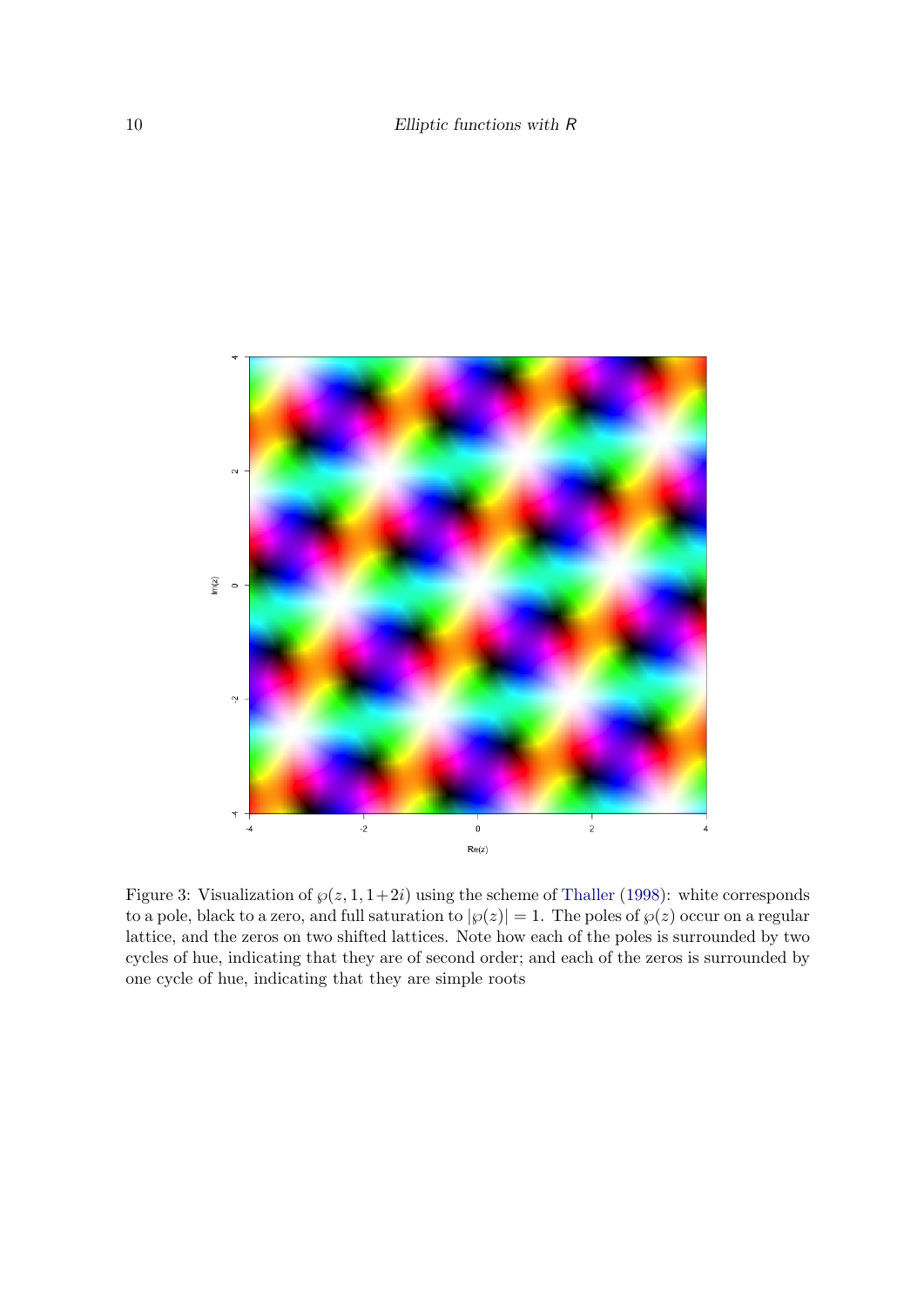

<span id="page-10-0"></span>Figure 4: Visualization of  $f = \sigma(z, 1, 1 + 2i)$  using view(); colour indicates Arg(f). Thus points at which  $f(z)$  is on the negative real axis, that is  $\{z: f(z) \in \mathbb{R}^-\}$ , are visible as discontinuities of (colourimetric) value. These discontinuities are semi-infinite; note that the zeros of f occur, at the (finite) end of each line, on a regular lattice. As  $|z|$  increases, each discontinuity threads its way through an increasing number of other discontinuities and zeros, and the spacing between the discontinuities becomes less and less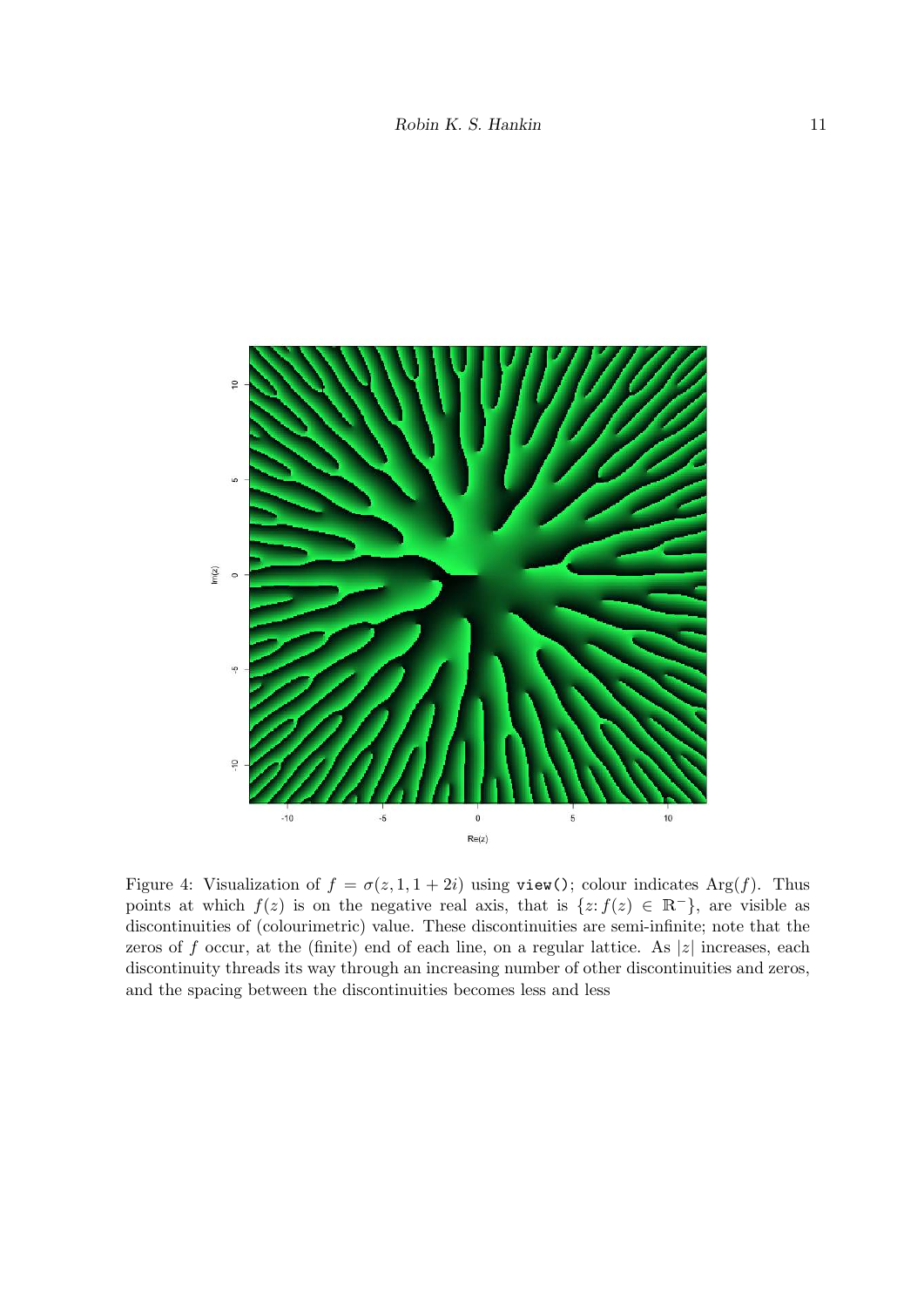

<span id="page-11-0"></span>Figure 5: Visualization of  $\zeta(z, 1, 1 + 2i)$  using view() and the colouring scheme of Thaller. Poles appear as white regions, and zeros as black regions. Each pole is of single order, each zero is a simple root (one cycle of hue). The poles occur on a lattice; there is no simple pattern to the zeros. Note the overall tendency towards the edges of the square to whiteness: |f| increases with |z| as per equation [7](#page-1-3)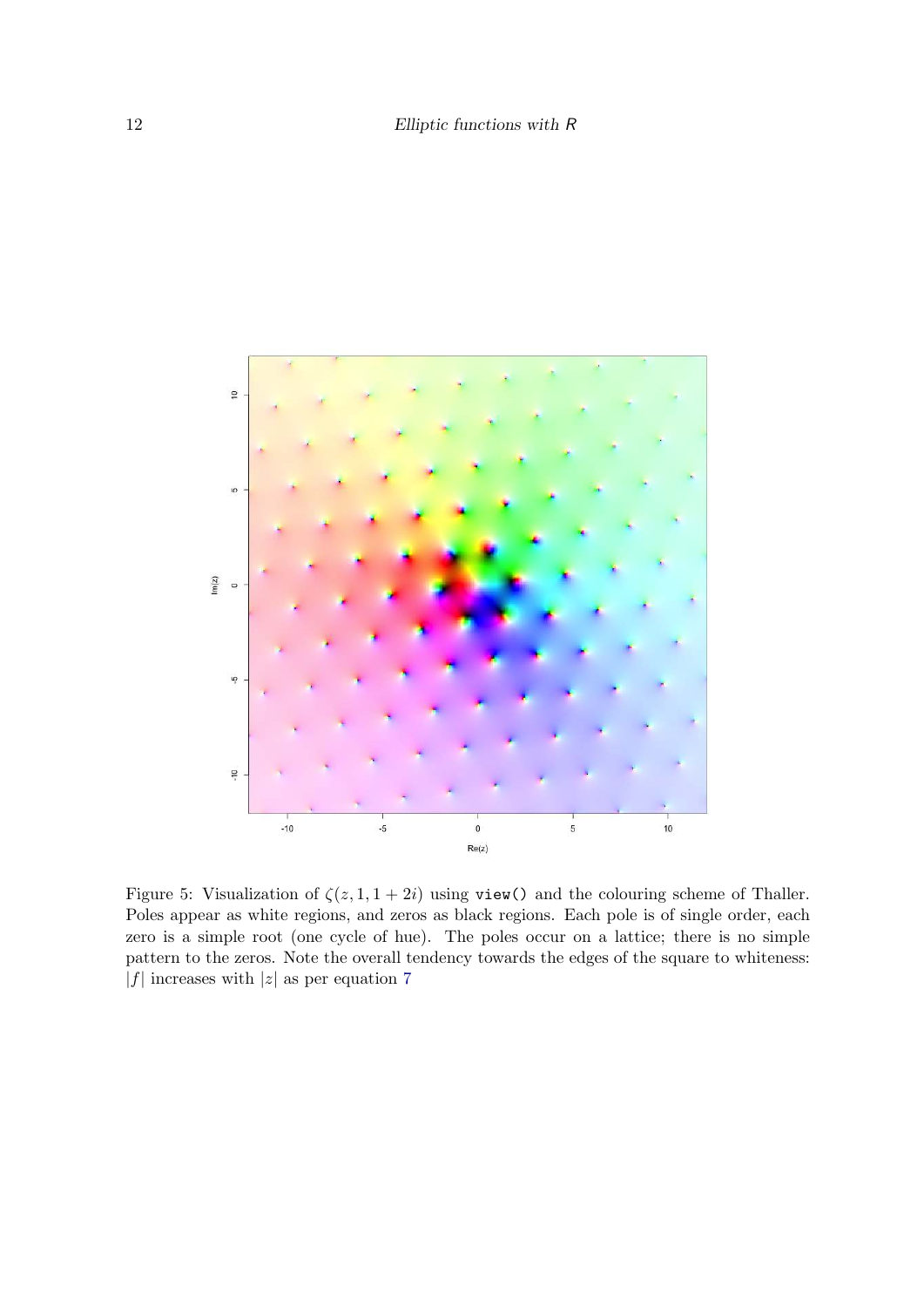

<span id="page-12-0"></span>Figure 6: Jacobi's "sn" function using the elliptic package. Here,  $f = \text{sn}(5-2i, m)$  is visualized, with background utilizing Thaller's scheme, and contours of equal  $\text{Re}(f)$  at three selected values shown as black lines. Note the aperiodic arrangement of poles (white areas) and zeros (black areas)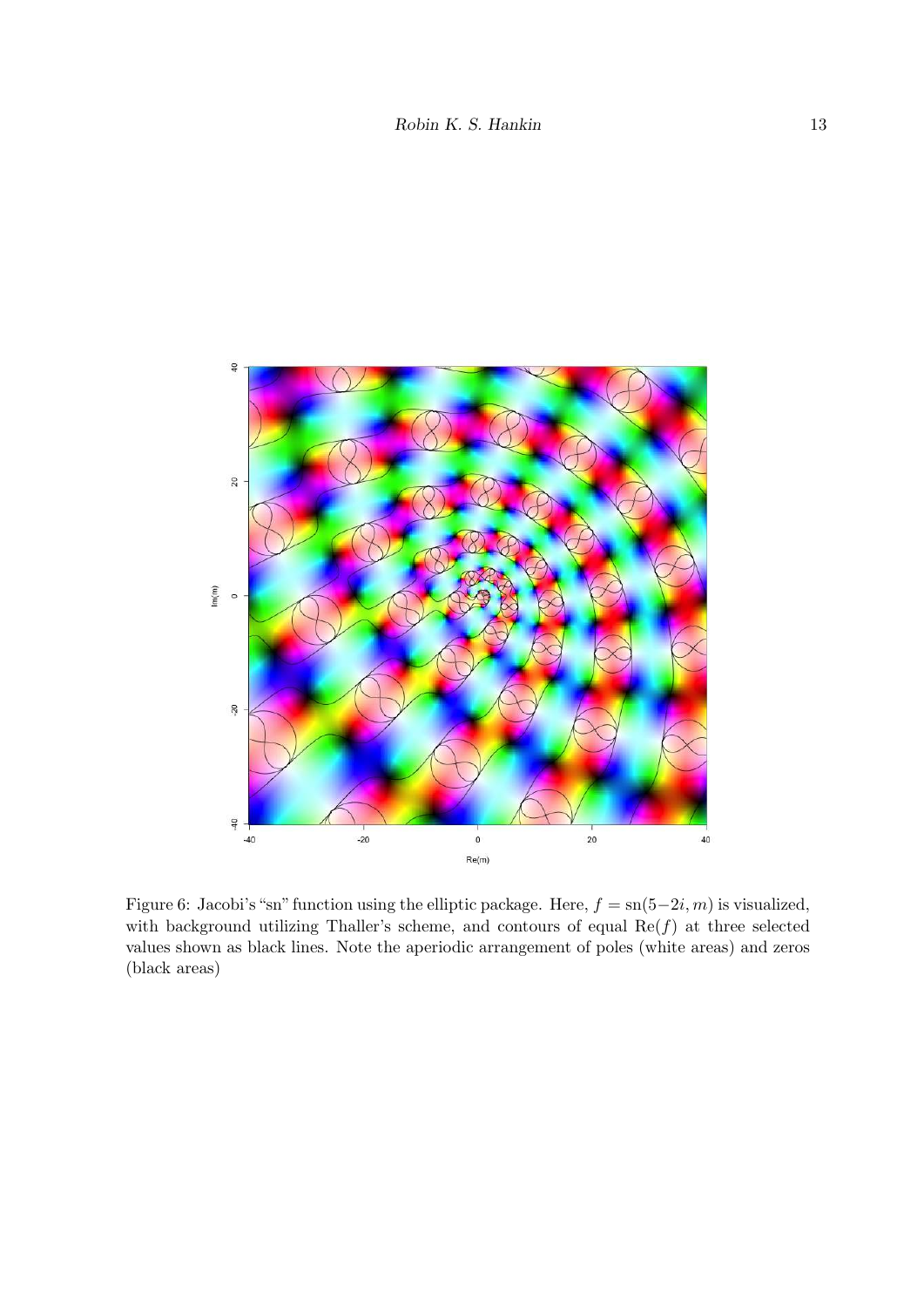Although the tenets of potential flow appear to be absurdly idealized<sup>[3](#page-13-0)</sup>, it is nevertheless a useful technique in many branches of practical fluid mechanics: it is often used to calculate a "theoretical" flowfield with which measured velocities may be compared. A short sketch of potential theory is given here but the reader is referred to [Milne-Thomson](#page-22-11) [\(1949\)](#page-22-11) for a full exposition. Briefly, we define a *complex potential*  $w(z)$  to be a complex function

$$
w(z) = \phi + i\psi
$$

and observe that both  $\phi$  and  $\psi$  obey Laplace's equation if w is differentiable. Given this, we may take the velocity vector  $\mathbf{v} = (v_x, v_y)$  of the fluid to be

$$
v_x = \frac{\partial \phi}{\partial x}, \qquad v_y = \frac{\partial \phi}{\partial y},
$$

and observe that streamlines are given by contours of equal  $\psi$ ; contours of equal  $\phi$  are called equipotential lines. The two systems of lines cross at right angles (this follows from the Cauchy-Riemann conditions).

Consider, for example, the function  $w(z) = z^2$ , whose associated flow field is shown in figure [7.](#page-14-0) This corresponds to a stagnation point, at which the speed vanishes; the streamlines (solid) intersect the equipotential lines (dashed) at right angles.

Now consider a slightly more complicated case. A point source of strength  $m$  at  $z_0$  may be represented by the function

$$
m\log(z-z_0)
$$

(a sink corresponds to  $m < 0$ ). Any finite number of sources or sinks may be combined, as in  $\sum_i m_i \log(z - z_i)$  where the i<sup>th</sup> source is at  $z_i$  and has strength  $m_i$ , because the system is linear<sup>[4](#page-13-1)</sup>. Figure [8](#page-15-0) shows two sources and two sinks, all of equal strength. Because the flowfield is symmetric with respect to the real axis, there is no flux across it; we may therefore ignore the flow in the lower half plane (ie  $\{z: \text{Im}(z) < 0\}$ ) and consider the flow to be bounded below by the real axis. This is known as *the method of images* [\(Milne-Thomson 1949\)](#page-22-11).

Now, one may transform a potential flowfield into another form using a conformal mapping from the  $z$ - plane to the  $\zeta$ - plane, traditionally denoted

$$
\zeta = f(z).
$$

This technique finds application when flow is desired (in the  $\zeta$ -plane) that obeys some specific boundary condition that is simple to specify in the z- plane.

In this case, we seek a conformal transformation that maps the upper half plane to a rectangle. If we consider the flowfield shown in figure [8,](#page-15-0) then the map given by

$$
\zeta=\int \frac{dz}{\sqrt{(1-a^2z^2)(1-z^2)}}
$$

takes the upper half plane of the  $\zeta$ - plane to a rectangle in the z- plane [\(Milne-Thomson](#page-22-11) [1949\)](#page-22-11). Using equation [10,](#page-2-0) this is equivalent to  $z = \text{sn}(\zeta; m)$ , where  $\text{sn}(\cdot, \cdot)$  is a Jacobian elliptic function and m a constant of integration.

Figure [9](#page-16-0) shows the resulting flow field: observe how the flow speed, which is proportional to the spacing between the streamlines, is very small near the left-hand edge of the rectangle.

<span id="page-13-1"></span><span id="page-13-0"></span><sup>&</sup>lt;sup>3</sup>[Feynman, Leighton, and Sands](#page-22-12) [\(1966\)](#page-22-12) famously described potential flow as the study of "dry water"

<sup>&</sup>lt;sup>4</sup>It is often more convenient to work with the algebraically equivalent form  $\log\left(\prod_{i=1}^{n} (z - z_i)^{m_i}\right)$ , as there are fewer branch cuts to deal with.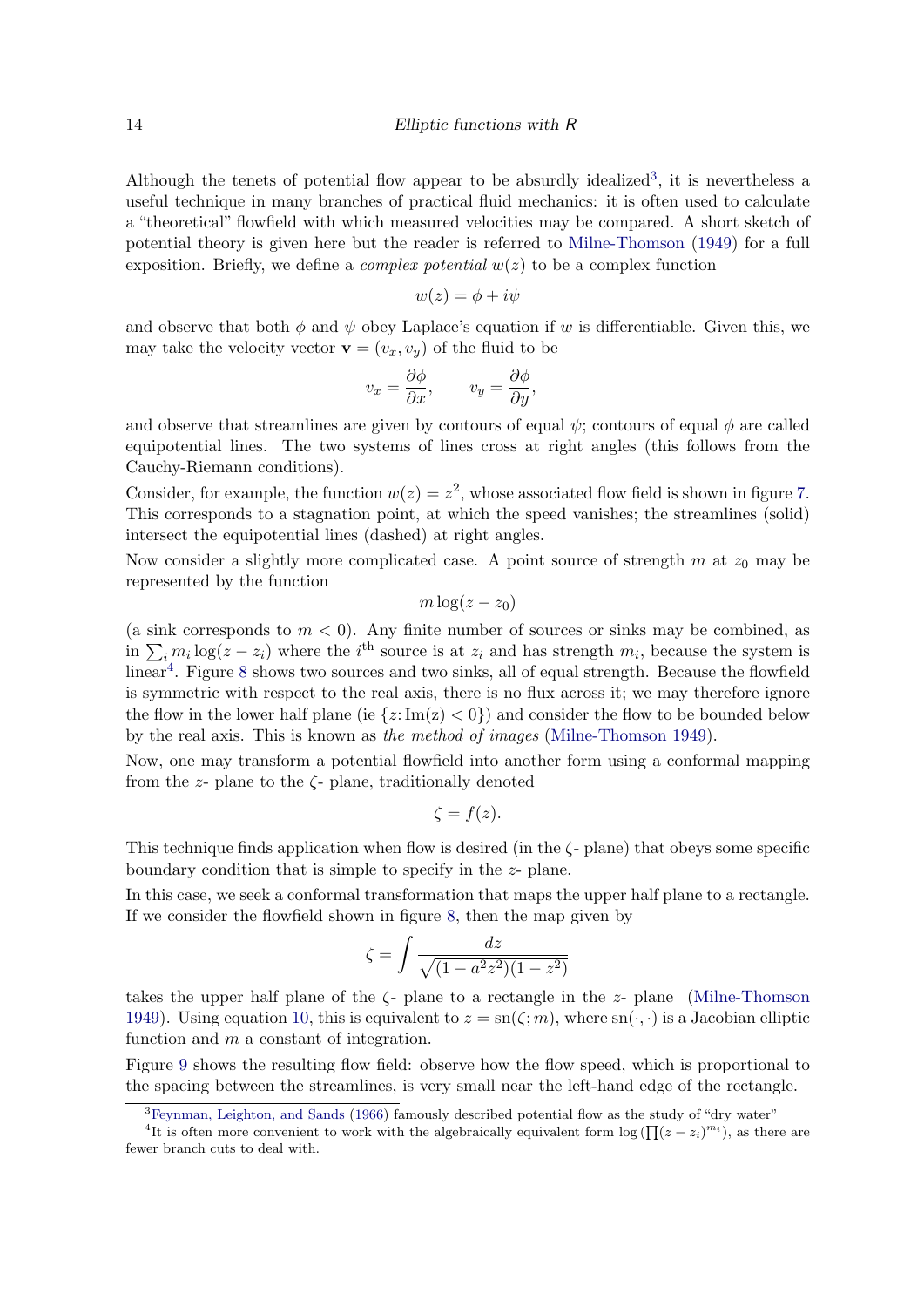

<span id="page-14-0"></span>Figure 7: Potential flow on the complex plane: field corresponding to the function  $(z) = z^2$ . Solid lines represent streamlines and dotted lines represent equipotentials; these intersect at right angles. Note stagnation point at the origin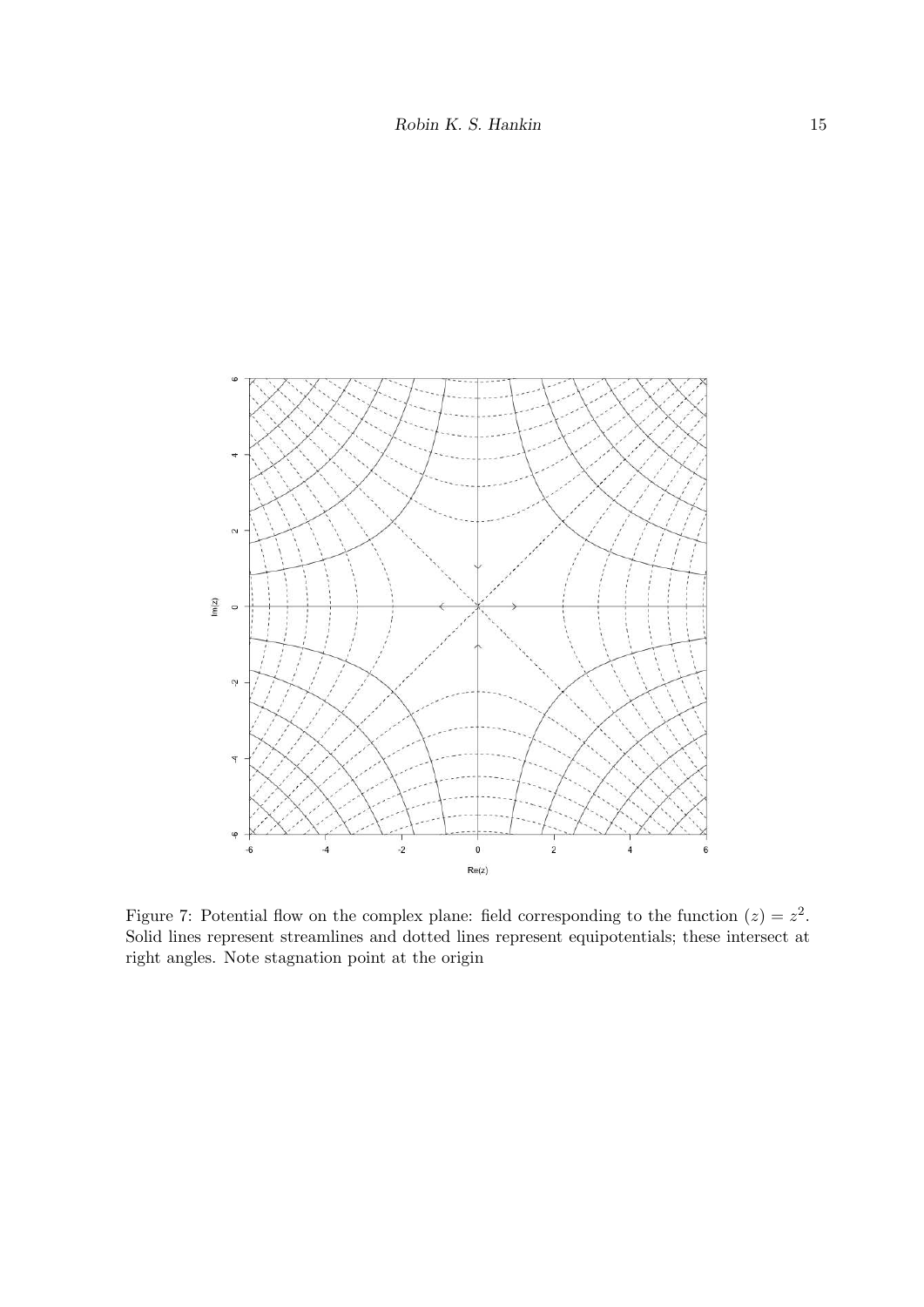

<span id="page-15-0"></span>Figure 8: Potential flow in on the complex plane: two sources and two sinks, all of equal strength. Solid lines denote streamlines, dotted lines equipotentials; colour scheme uses the hcl() system: hue varies with the argument, and chrominance varies with the modulus, of the potential. There is no flux between the lower and the upper half plane, but there is flux out of, and in to, the diagram. Note the stagnation point at approximately  $5 + 0i$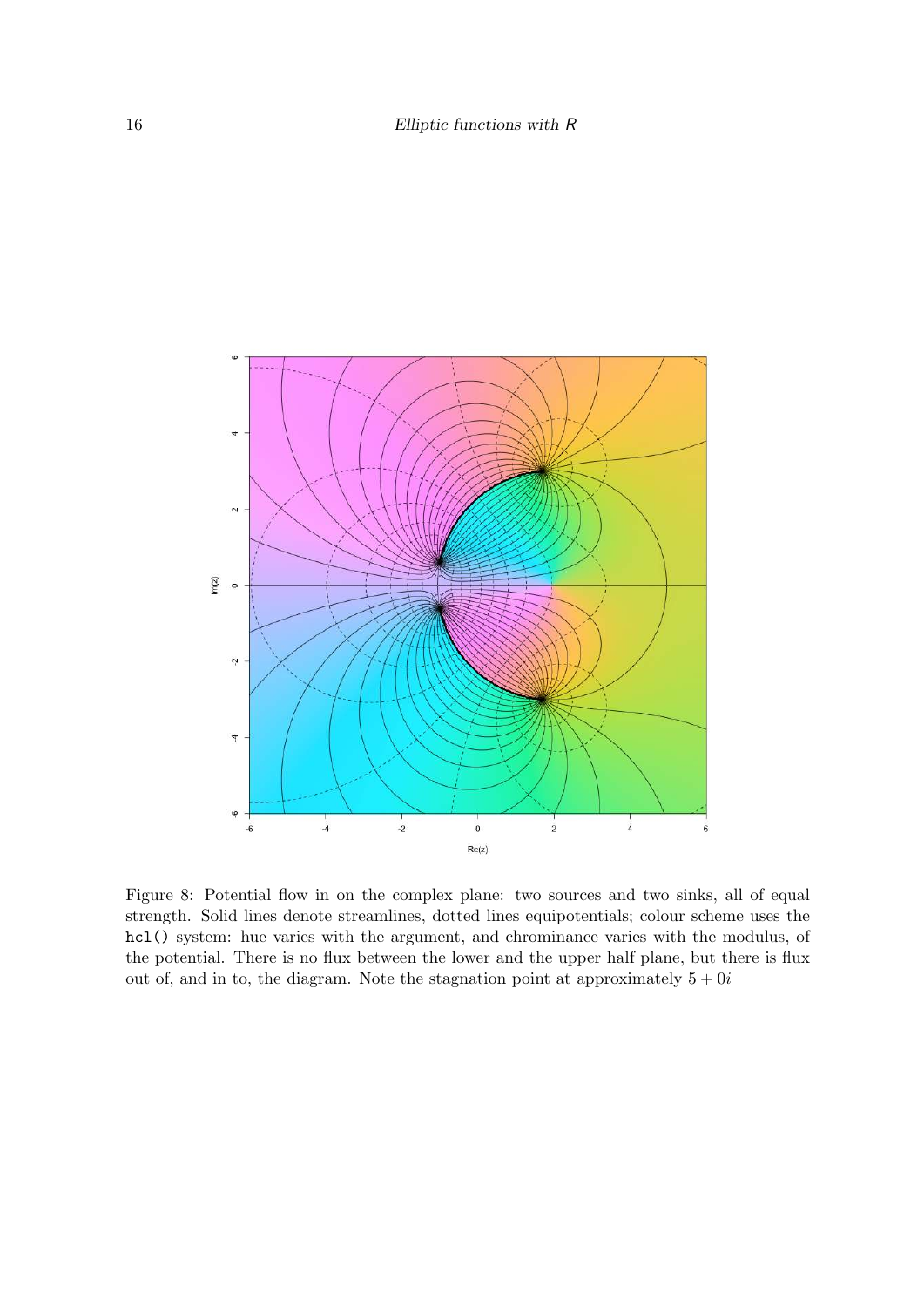

<span id="page-16-0"></span>Figure 9: Potential flow in a rectangle of aspect ratio 2: source and sink of equal strength. Colour scheme as in figure [8.](#page-15-0) Note the dividing streamline which terminates in a stagnation point on the rectangle boundary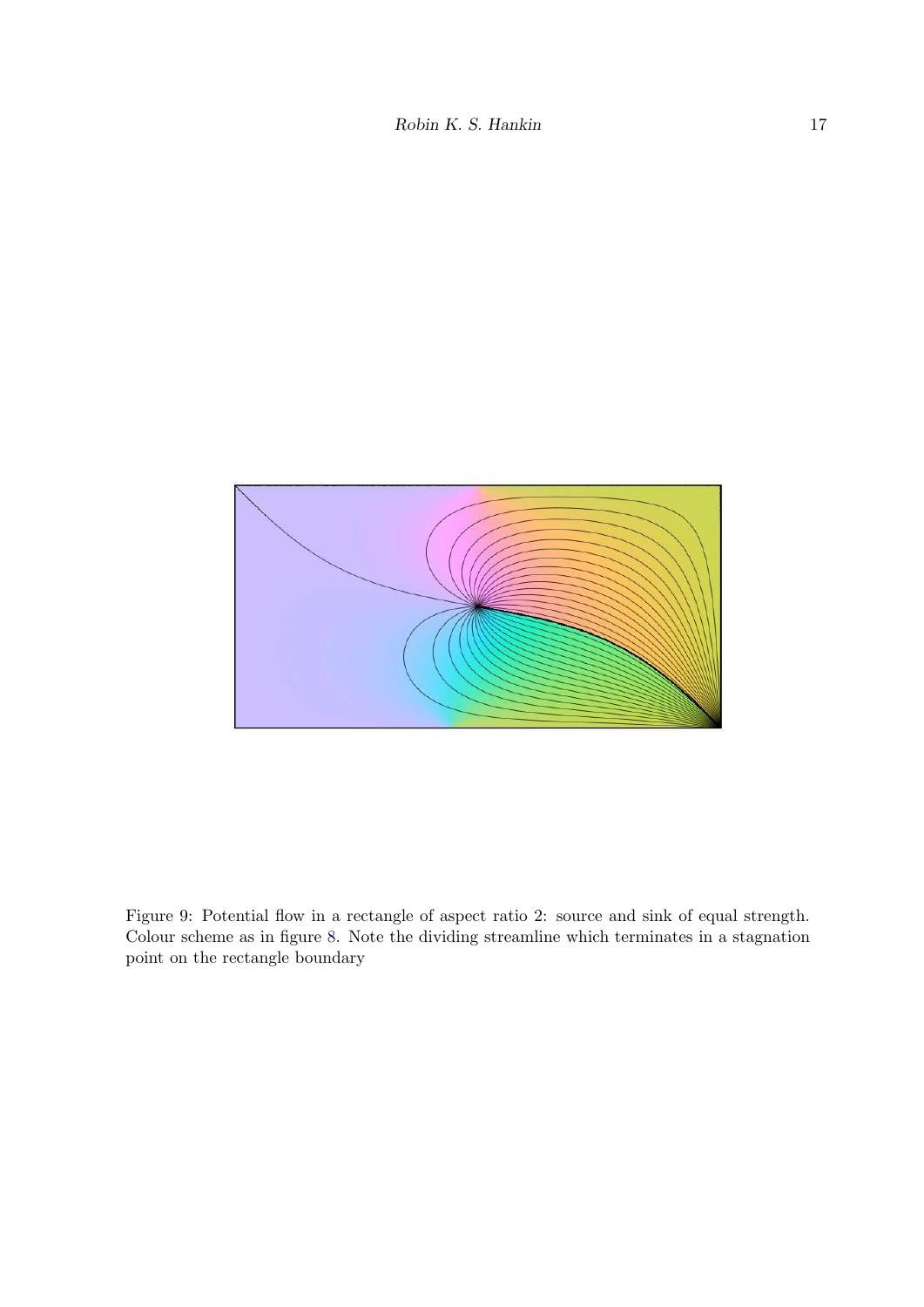### 4.4. Bayesian analysis of potential flow

When considering potential flows, it is often necessary to infer the locations of singularities in the flow from sparse and imperfect data [\(Johnson and McDonald 2004\)](#page-22-5).

Here, I apply the methods of [Kennedy and O'Hagan](#page-22-13) [\(2001a\)](#page-22-13) and [Kennedy and O'Hagan](#page-22-14) [\(2001b\)](#page-22-14) (hereafter KOH and KOHa respectively) using the BACCO package [\(Hankin 2005\)](#page-22-15) to assess some characteristics of potential flow in a rectangle.

Kennedy and O'Hagan considered the following inference problem for a set of parameters  $\theta \in$  $\mathcal{R}^q$  that are inputs to a computer program. Given an independent variable  $x \in \mathcal{R}^n$ , and a set of scalar ("field") observations  $z = z(x)$ , they assume

$$
z(x) = \rho \cdot \eta(x, \theta) + \delta(x) + \epsilon \tag{20}
$$

where  $\rho$  is a constant of proportionality (notionally unity);  $\eta(\cdot, \cdot)$  a Gaussian process with unknown coefficients;  $\theta$  the true, but unknown parameter values;  $\delta(\cdot)$  a model inadequacy term (also a Gaussian process with unknown coefficients); and  $\epsilon \sim N(0, \lambda^2)$  uncorrelated normal observational errors.

Inferences about  $\eta(\cdot, \cdot)$  are made from point observations of the process: Kennedy and O'Hagan call these the "code observations" on the grounds that their chief motivation was the understanding of complex computer codes.

Here, potential flow in a rectangle is considered. The source is at one corner of the rectangle, which is considered to have lower left point  $(-1, 0)$  and upper right point  $(1, 1)$ . The position of the sink is unknown.

I now show how the position of the sink may be inferred from a sparse and noisy set of observed fluid speeds. Similar inference problems are encountered in practice when considering oceanographic flows such as those occurring near deep sea vents, although the geometry is generally more complex than considered here.

The independent variable  $x$  is the two-dimensional position within the rectangle, and the field observation  $z(\mathbf{x})$  is the fluid speed at that point, plus obervational error  $\epsilon$ . The parameter set  $\theta$  thus has two degrees of freedom corresponding to the  $x-$  and  $y-$  coordinates of the sink.

Field observations will be obtained numerically, using the elliptic package. The simulated flowfield has a sink at a *known* position—in this case the geometric centre of the rectangleand Bayesian methods will be used to infer its position using only fluid speed data.

In the terminology of KOHa, dataset y corresponds to modelled fluid speed, obtained from the appropriate simulations carried out with the sink placed at different locations within the rectangle. Dataset z corresponds to field observations, which in this case is fluid speed at several points in the rectangle, obtained from simulations with the sink at the centre of the rectangle.

The code evaluation design matrix D1 is chosen according to a random Latin hypercube design, and the observation is calculated using the elliptic package:

 $>$  head(D1)

x y x.sink y.sink observation  $[1,]$  0.77 0.35 -0.17 0.15 -1.87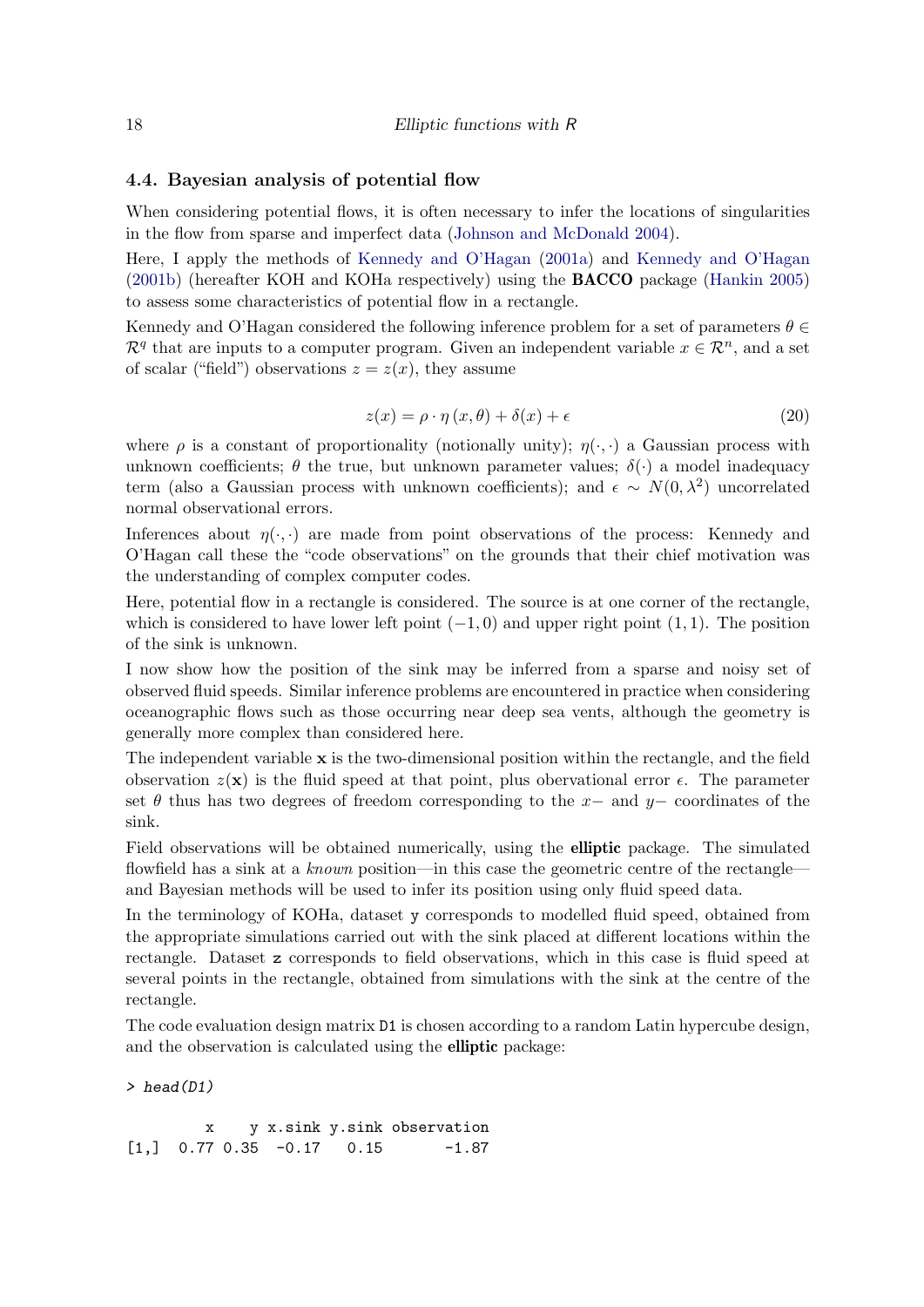|  | $[2,]-0.50,0.45,0.77,0.22$   | $-4.58$ |
|--|------------------------------|---------|
|  | $[3,] -0.30 0.55 -0.43 0.05$ | $-4.34$ |
|  | $[4,]$ 0.03 0.95 0.97 0.58   | 0.51    |
|  | $[5,]$ 0.57 0.15 0.83 0.75   | $-2.35$ |
|  | $[6,] -0.63 0.68 0.10 0.65$  | $-4.47$ |

So the first line shows a simulation with the sink at  $(-0.17,0.15)$ ; the log of the fluid speed at (0.77, 0.35) is -1.87. There are a total of 30 such observations. Figure [10](#page-19-0) shows these points superimposed on the "true" flow field.

The field observations are similarly determined:

 $>$  head(D2)

|                    | $\mathbf x$ | y observation |
|--------------------|-------------|---------------|
| $[1,]$ 0.26 0.63   |             | $-2.50$       |
| $[2,]$ 0.90 0.53   |             | $-2.24$       |
| $[3,] -0.06 0.31$  |             | $-0.15$       |
| $[4,] -0.13, 0.40$ |             | $-3.66$       |
| $[5,] -0.71, 0.44$ |             | $-4.60$       |
| $[6,]$ 0.97 0.15   |             | 0.81          |

showing that the first field observation, at (0.26, 0.63), is -2.5. There are a total of 31 such observations. Figure [11](#page-20-0) shows the first code observation in the context of the "true" flow field. Kennedy and O'Hagan give, *inter alia,* an expression for the likelihood of any value of θ being the true parameter set (in this case, the true position of the sink) in terms of the code evaluations and field observations.

Here, function support() calculates the log-likelihood for a pair of coordinates of the sink. This may be evaluated at the centre of the rectangle, and again at the top left corner:

> support( $c(0,1/2)$ ) #centre of the rectangle

### [1] 0

> support $(c(-1,1))$  #top left corner

[1] -52.29362

showing, as expected, that the support is very much larger at the centre of the rectangle than the edge (here the arbitrary additive constant is such that the support at  $c(0,1/2)$  is exactly zero). It is now possible to identify the position of the sink that corresponds to maximum support using numerical optimization techniques:

 $(mle < -$  optim $(c(0, 1/2),$ support))

[1] -0.1842530 0.6190823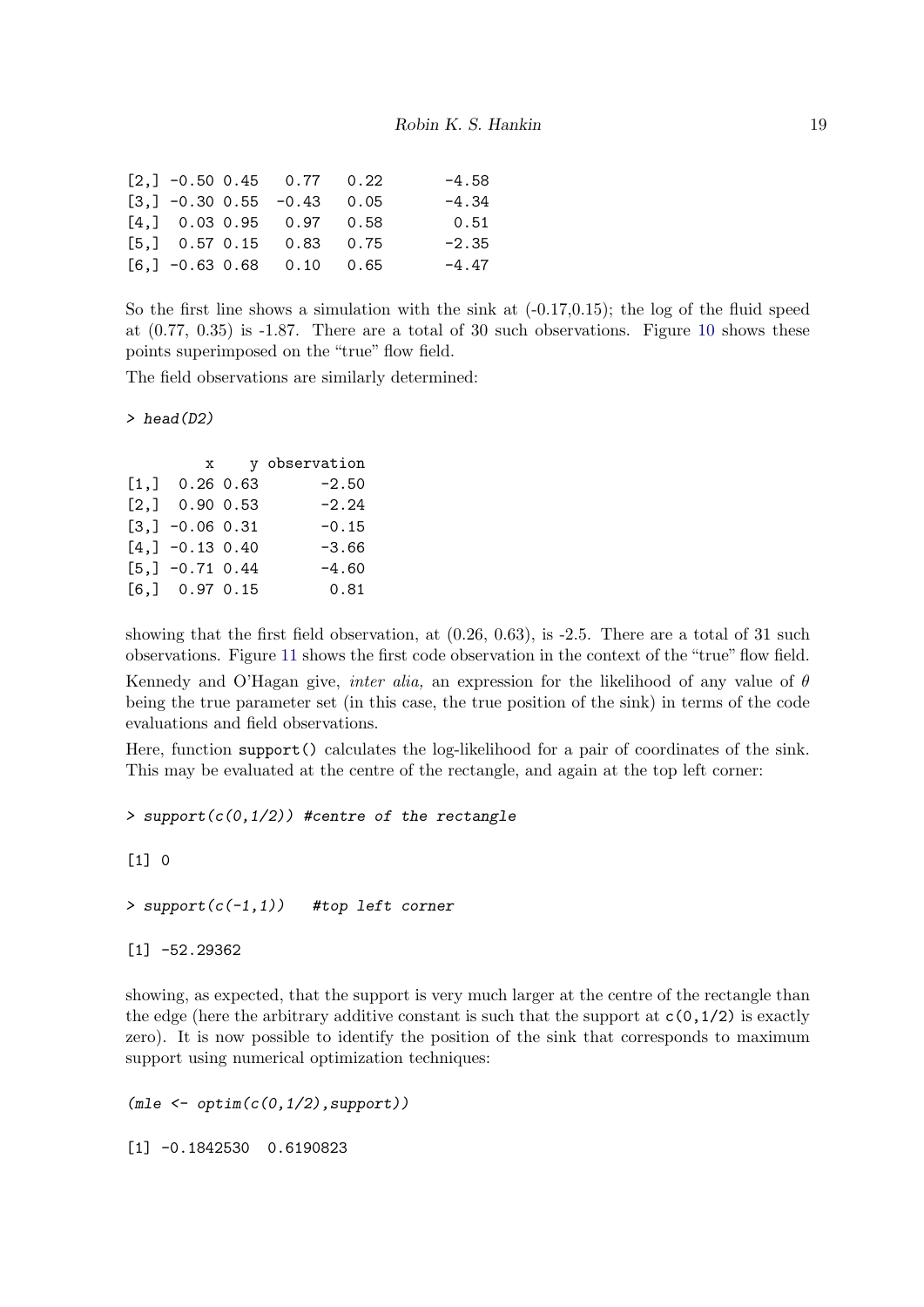

<span id="page-19-0"></span>Figure 10: Streamlines of first code observation point; field observation point shown as a cross. The sink is at  $(-0.17, 0.15)$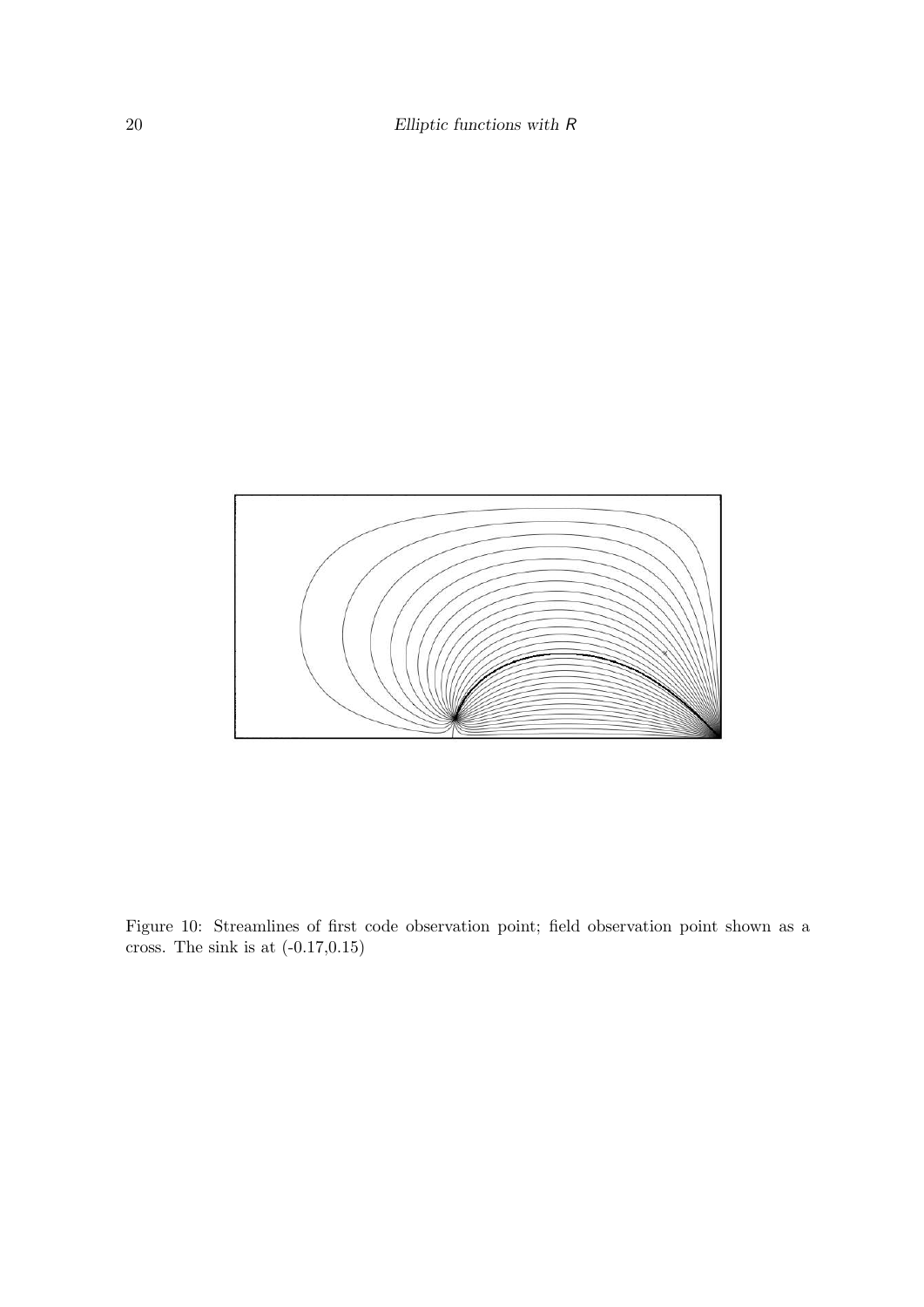

<span id="page-20-0"></span>Figure 11: Streamlines of "true" flow; field observation points shown as crosses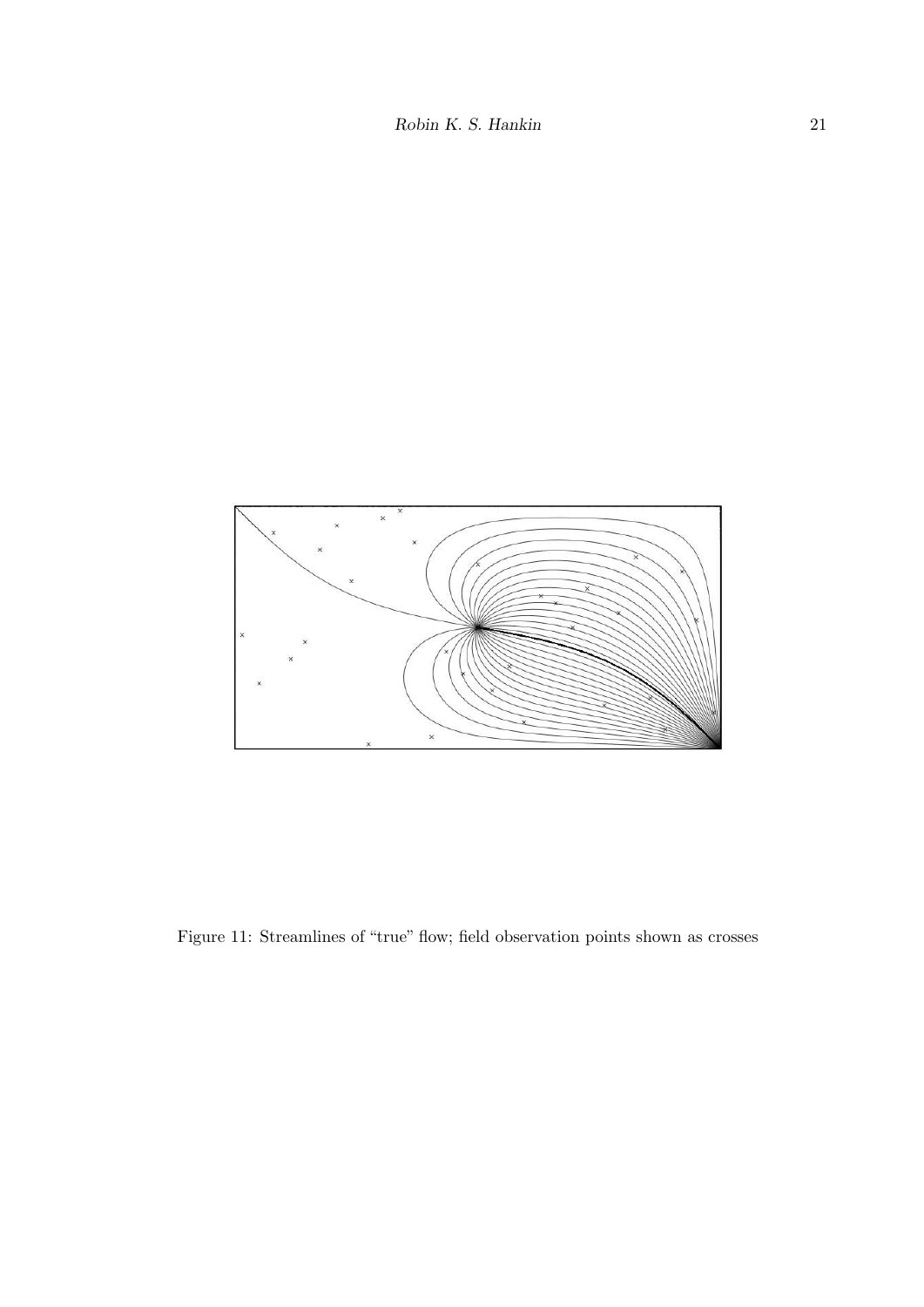Thus the maximum likelihood estimate for the sink is a distance of about 0.2 from the true position. The support at this point is about 3.9 units of likelihood:

> support(mle)

[1] 3.908104

#### Discussion of Bayesian statistical analysis

The above example shows the ideas of KOH being applied straightforwardly, but with the novel twist of  $\theta$  being interpreted as physical characteristics of a fluid flow. In this case  $\theta$  is the coordinates of the sink.

The MLE is better supported than the true position by about 3.9 units of likelihood: thus, in the language of [Edwards](#page-22-16) [\(1992\)](#page-22-16), the hypothesis of  $\theta_{true} = (0, 0.5)$  would not be rejected if one accepted Edwards's 2 units of likelihood per degree of freedom.

The discrepancy between  $\hat{\theta}$  and  $\theta_{true}$  (a distance of about 0.2) may be due to due to the coarseness of the form adopted for the basis functions, and better results might be obtained by using a more sophisticated system of model inadequacy than the simple linear form presented here.

The methods of KOH allow one to make statistically robust statements about the physical characteristics of an interesting flow that are difficult to make in any other way.

## 5. Conclusions

Elliptic functions are an interesting and instructive branch of complex analysis, and are frequently encountered in applied mathematics: here they were used to calculate a potential flow field in a rectangle.

This paper introduced the R package **elliptic**, which was then used in conjunction with Bayesian statistical methods (the BACCO bundle) to make statistically sound inferences about a flow with uncertain parameters: in this case the position of the sink was estimated from a sparse and noisy dataset.

#### Acknowledgements

I would like to acknowledge the many stimulating and helpful comments made by the R-help list over the years.

## References

<span id="page-21-1"></span>Abramowitz M, Stegun IA (1965). *Handbook of Mathematical Functions*. New York: Dover.

<span id="page-21-2"></span>Batut C, *et al.* (2000). "User's guide to PARI/GP." Technical reference manual. URL [http:](http://www.parigp-home.de/) [//www.parigp-home.de/](http://www.parigp-home.de/).

<span id="page-21-0"></span>Chandrasekharan K (1985). *Elliptic Functions*. Springer-Verlag.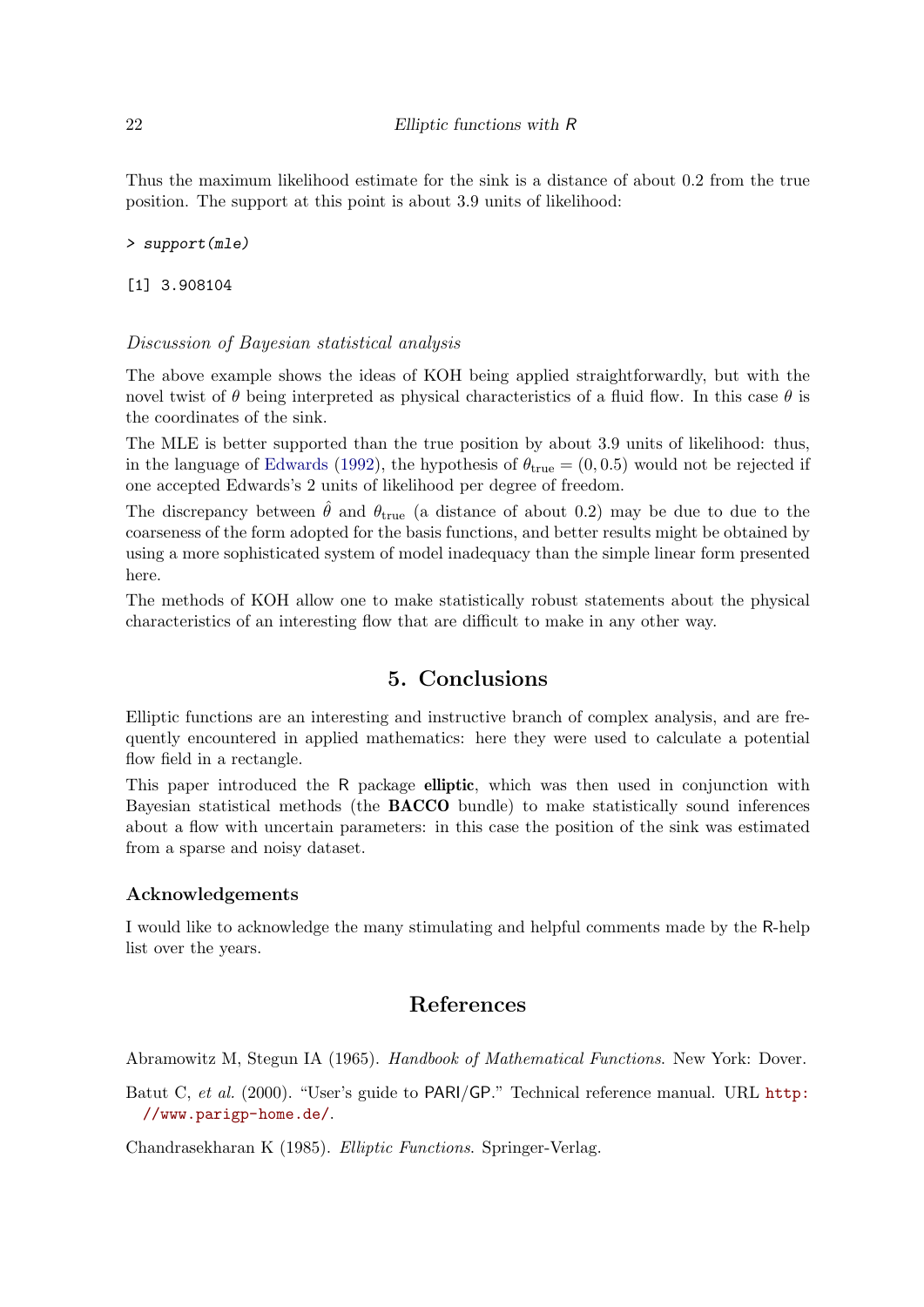- <span id="page-22-4"></span>Chow KW (2002). "A Class of Doubly Periodic Waves for Nonlinear Evolution Equations." *Wave Motion*, 35, 71–90.
- <span id="page-22-16"></span>Edwards AWF (1992). *Likelihood (Expanded Edition)*. Johns Hopkins.
- <span id="page-22-12"></span>Feynman RP, Leighton RB, Sands M (1966). *The Feynman Lectures on Physics*, volume 1. Addison Wesley.
- <span id="page-22-15"></span>Hankin RKS (2005). "Introducing BACCO, an R package for Bayesian Analysis of Computer Code Output." *Journal of Statistical Software*, 14(16).
- <span id="page-22-0"></span>Hankin RKS (2006). "Introducing elliptic, an R package for elliptic and modular functions." *Journal of Statistical Software*, 15(7).
- <span id="page-22-5"></span>Johnson ER, McDonald NR (2004). "The Motion of a Vortex Near Two Circular Cylinders." *Proceedings of the Royal Society of London A*, 460, 939–954.
- <span id="page-22-6"></span>Johnson ER, McDonald NR (2005). "Vortices Near Barriers With Multiple Gaps." *Journal of Fluid Mechanics*, 531, 335–358.
- <span id="page-22-13"></span>Kennedy MC, O'Hagan A (2001a). "Bayesian Calibration of Computer Models." *Journal of the Royal Statistical Society B*, 63(3), 425–464.
- <span id="page-22-14"></span>Kennedy MC, O'Hagan A (2001b). "Supplementary Details on Bayesian Calibration of Computer Models." *Technical report*, University of Sheffield. URL [http://www.shef.ac.uk/](http://www.shef.ac.uk/~st1ao/ps/calsup.ps) [~st1ao/ps/calsup.ps](http://www.shef.ac.uk/~st1ao/ps/calsup.ps).
- <span id="page-22-2"></span>Koopman DC, Lee HH (1991). "Second-Order Reversible Reactions and Diffusion in a Slab-Like Medium: an Application of the Weierstrass Elliptic Pe Function." *Chemical Engineering Science*, 46(4), 1165–1177.
- <span id="page-22-3"></span>Kotus J, Urbański M (2003). "Hausdorff Dimension and Hausdorff Measures of Julia sets of elliptic functions." *Bulletin of the London Mathematical Society*, 35, 269–275.
- <span id="page-22-1"></span>Kraniotis GV, Whitehouse SB (2002). "General Relativity, the Cosmological Constant and Modular Forms." *Classical and Quantum Gravity*, 19, 5073–5100.
- <span id="page-22-11"></span>Milne-Thomson LM (1949). *Theoretical Hydrodynamics*. Second edition. Macmillan.
- <span id="page-22-7"></span>R Development Core Team (2005). R*: A language and environment for statistical computing*. R Foundation for Statistical Computing, Vienna, Austria. ISBN 3-900051-07-0, URL [http:](http://www.R-project.org) [//www.R-project.org](http://www.R-project.org).
- <span id="page-22-10"></span>Thaller B (1998). "Visualization of Complex Functions." *The Mathematica Journal*, 7(2), 163–180.
- <span id="page-22-9"></span>Weisstein EW (2005). "Jacobi Elliptic Functions." From Mathworld–a Wolfram web resource; http://mathworld.wolfram.com/JacobiEllipticFunctions.html.
- <span id="page-22-8"></span>Whittaker ET, Watson GN (1952). *A Course of Modern Analysis*. Fourth edition. Cambridge University Press.